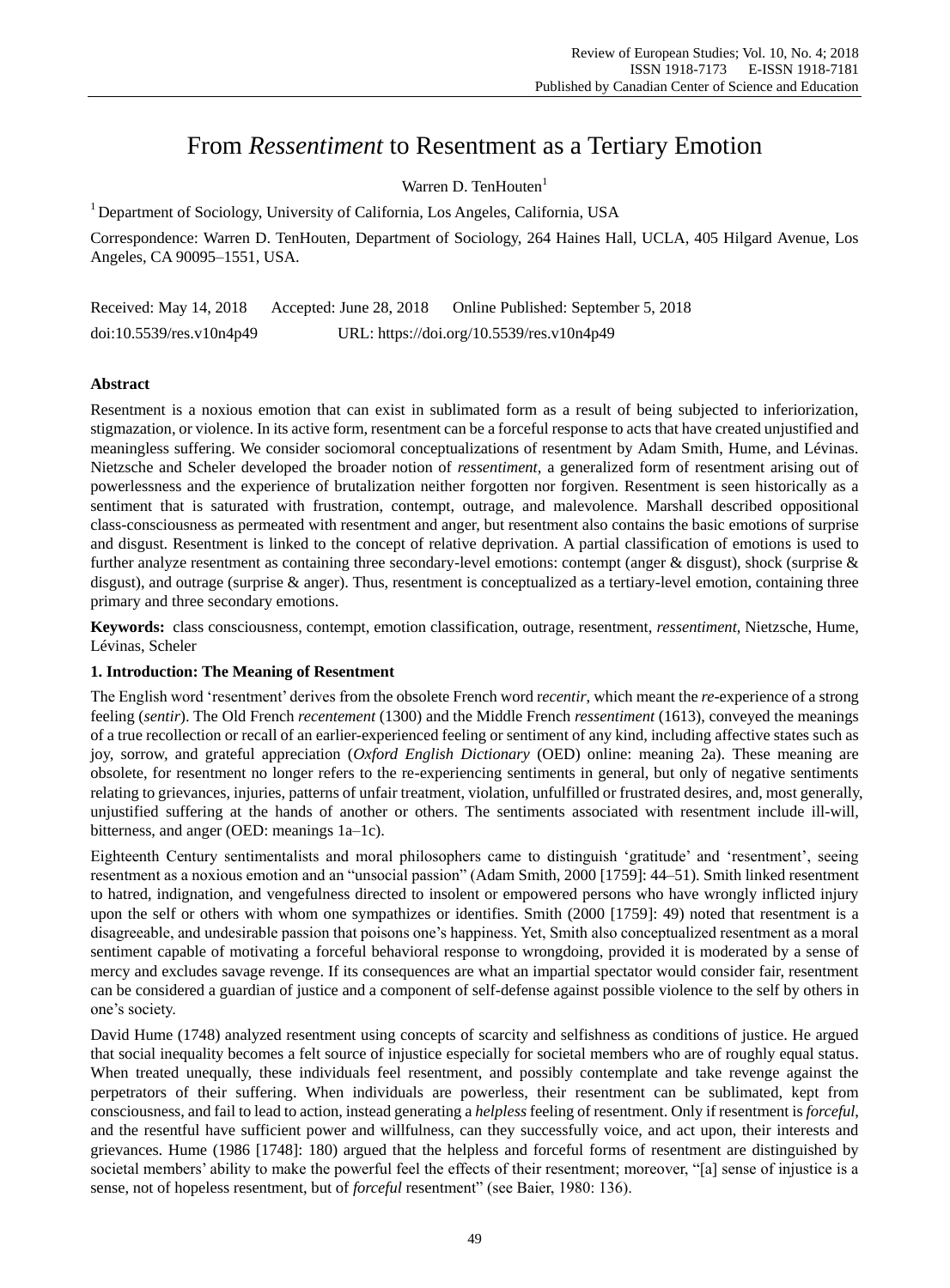Today, resentment is typically defined as a reactive feeling of bitterness, indignation, displeasure, or ill will toward some condition, behavior, individual, group, or other agent. It is an affective reaction to another"s freely willed action that is wrong, insulting, offending, injurious, or unjustified (Strawson, 2008 [1974]: 6–11; Turner, 2011; OED: meaning 1a). It is the negative meaning of resentment that has prevailed; the distinction between its helpless and forceful manifestations remains topical in sociomoral philosophy and social theory.

We first consider the helpless kind of resentment, which is linked to both meaninglessness and powerlessness, and is a reaction to unjustified suffering. We then consider forceful resentment, wherein the resentful individual endeavors to seek an end to suffering and punishment for the agent held responsible for one"s suffering.

## **2. Helpless Resentment**

Relatively powerless individuals, disproportionately from society"s lower strata, are prone to lacking a clear understanding of their objective social situation. But what is it about occupying lowly positions in social hierarchies that, for many, instills a sense of meaninglessness? Low status means, at least in reference-group comparison, the experience of exploitation, privation, health problems, food insecurity, and other forms of deprivation. Thus, disadvantaged groups and classes are subjected to suffering. Lévinas (1991; see also Minkkinen, 2007) argued that there can be no rational meaning in extreme suffering, and to hold that useless suffering can serve a higher good is morally repugnant. In his later phenomenology of suffering, Lévinas refuted its rationality by describing it as evil, passive, and meaningless.

Moral philosophers have argued that, considering the Holocaust and countless other atrocities, any theodicy providing a natural or supernatural justification for extreme suffering is, in itself, evil. Any justification of one's neighbor's pain is a source of immorality. As Lévinas argued, it is meaningless to be subjected to extreme suffering without resentment. The only meaningful suffering, Lévinas (1998 [1991]: 91–101) argued, is the pain associated with the recognition of ethical responsibilities toward others, a burdensome responsibility that can produce compassion (for Lévinas, the supreme ethical principle). Thus, resentment can be an adaptive reaction to suffering, an effort to restore meaning.

However, as White (2012: 119) points out, meaningless suffering can produce resentment in both directions; those who are exposed to the experience of extreme suffering will resent those who make them suffer; and those who witness such suffering can resent their ethical obligation to feel compassion and pity, and even to intervene. Nietzsche (1956 [1887]: 170–3, 185–6, 205–8, 262–5) noted the absurdity of suffering, and denounced the sentimentality of Christian ethics (and utilitarian morality), which attribute meaning to suffering. Nietzsche (1956 [1887]: 200) exclaimed: "What makes people rebel against suffering is not really suffering itself but the senselessness of suffering."

Members of subdominant groups and classes are apt to rue their comparatively lowly social positions, and, affectively (often unconsciously), feel hostility and resentment toward those in higher positions. The result, historically, has occasionally been that subordinate groups and classes seek meaning in extremist ideologies, belief systems, and social movements, including slave revolts (Ferro, 2010: 1–20), fascism (Adorno, 1950), proto-fascism (Berlet, 2006), McCarthyism (Trow, 1958), racial prejudice (Lowenthal & Guterman, 1949), apocalyptic prophesies (Berlet, 2011; Strozier & Boyd, 2010), conspiracy theories (Katyal, 2003), revolutionary socialism (Ferro, 2010: 21–72; Sloterdijk, 2010: 111–81), and right-wing populist anti-elitism (Berlet, 2011; Berlet & Lyons, 2000; Salmela & von Scheve, 2017).

Nietzsche"s (1887) *Genealogy of Morals* links both meaningless and powerlessness to resentment, using the French term *ressentiment* (perhaps to demonstrate his European social identity in contrast to Hegel's nationalism, or out of the Enlightenment vogue for all that is French). *Ressentiment*, for Nietzsche, involved the repeated experience and reliving of a negative emotional state felt by some individual, group, or category of persons seen as having inflicted an injury, or otherwise made one suffer, together with hostility, frustration, and a thirst for revenge which cannot be directly expressed. For Nietzsche, the attainment of efficacy and power engenders meaning; the lack of, or loss of, power, a collapse of meaning: The suffering of defeat or loss of status generates an explosive, dangerous affect, which deadens the tormenting, secret pain. Nietzsche (1956 [1887]: III.15) called this state of mind *ressentiment*.

*Ressentiment* is a deep and long-lasing sentiment. As used by Nietzsche, it suggests a sense of weakness or inferiority, together with feelings of hostility and malice directed at whomever or whatever is seen, accurately or not, as causing suffering and associated frustration. *Ressentiment* can become a savage affect resulting in involvement in extremist ideologies and practices, while simultaneously acting to satisfy the craving for a narcotic that can mask the pain of having one"s system of meaning imposed upon, appear to have suddenly vanished, or has been gradually eroded. Essentially, Nietzsche saw *ressentiment* as an adaptive reaction motivated by "a desire to stun pain" (Morgan, 1965 [1941]: 150). *Ressentiment* is a potential source of energy, but this raw energy is typically not directed at the real source of one"s incapacity; it rather finds expression on other levels, including changes of ideas and values, a "transvaluation of all values" (*Umwertung aller Werte*) (Nietzsche 1895), and by choosing targets for ridicule, spite, malice, condemnation, or scapegoating, thereby coming to experience overcoming and meeting a desperate need for a sense of efficacy.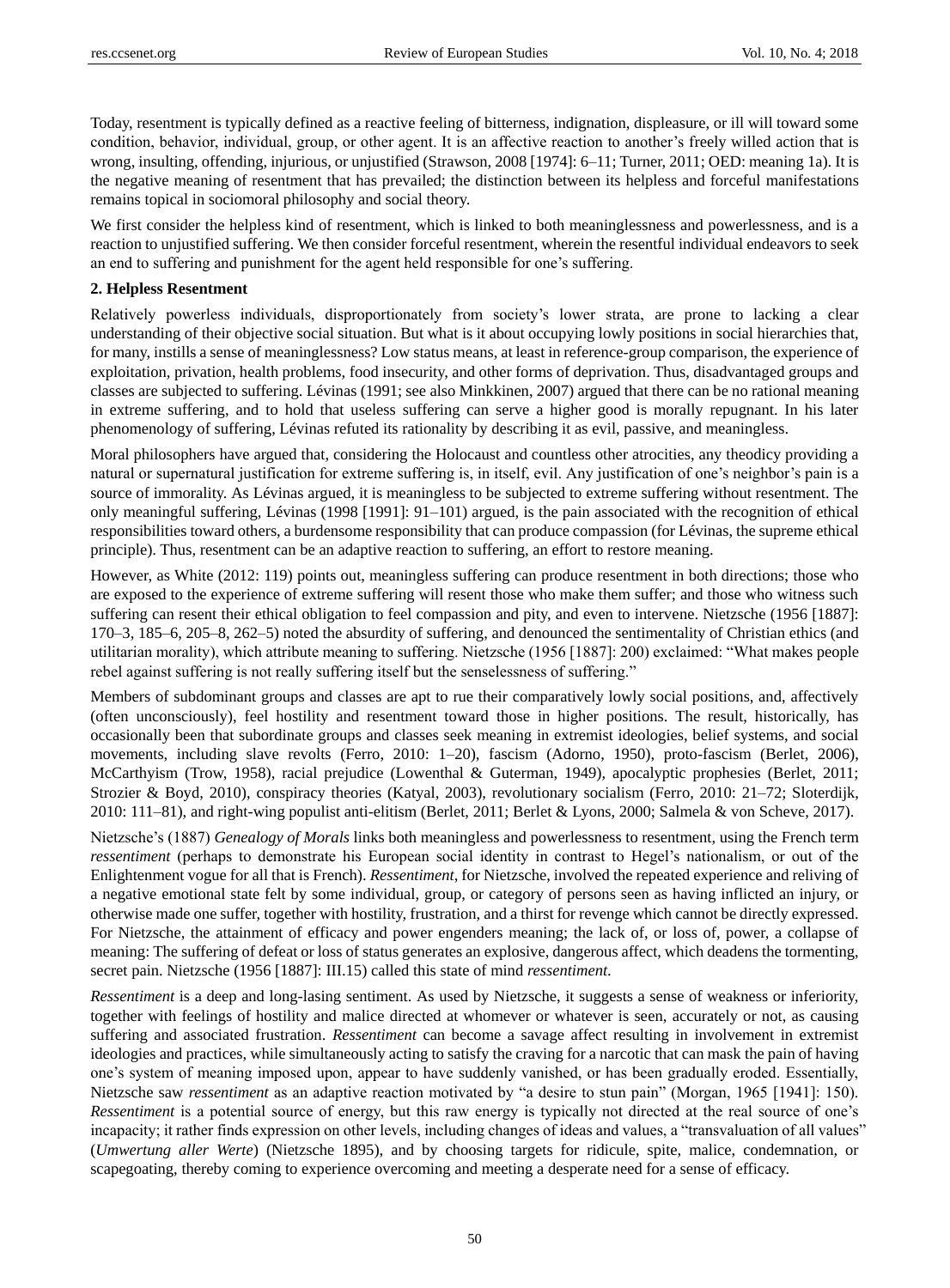Nietzsche"s analysis of *ressentiment* began with a distinction between the nobility and the common people. The hereditary nobility (the "masters") was divided between those who fought (the "knights") and those who prayed (the "priests"), with the common people being those who worked (the 'slaves' or the 'herd'). Nietzsche's (1956 [1887]: I.5) concepts of "nobility" — along with 'knight', 'priest', and 'slave', were historically situated, both in the ancient world and in medieval times, but his 'genealogy of morals' was far from a rigorous historical account;<sup>1</sup> these concepts can more accurately be seen as a social-psychological diagnosis of character types. All three of these ideal-typical actors are subject to a variety of alienation. The highly competitive individual, the "knight", is subject to violating whatever norms of behavior exist that might constrain his behavior, and, acting normlessly, is prone to a kind of *anomie* accompanied by ruthless grasp for power (Durkheim, 1960 [1897]: 257; TenHouten, 2016).<sup>2</sup>The subordinate, the 'slave', has no values of his own, rather internalizing those of his master, and is subject to a variety of alienation not considered here, which Schutte (1983) refers to as "heteronomic conscience" and links to envy. Heteronomy, the rule of another, or the state of being ruled or dominated by another, is the antithesis of "autonomy", which Kant (1997 [1781]: 30, 33, 36–7; 1964 [1785]: 37–40, 108– 13), drawing on Rousseau (1762b), defined as the true self, an autonomous moral will determine itself by its own moral laws.

It is the "priest" that Nietzsche (1887, 1895) linked to *ressentiment*. Nietzsche essentially carried out a social-psychology of priests, described as "weak" and "unhealthy," and who had been defeated by the "physicality" and "overflowing health" of the knights, and who consequently develop a perverse sense of "impotence" (Nietzsche, 1956 [1887]: I.6–I.7). The priest desires to lead a kind of life he believes is valuable, which includes political supremacy, but cannot fulfill this aspiration of a "lust to rule" or "will to power." The result is a "man of *ressentiment*," who must adapt to the tensions between his aspirations, to which he feels entitled, and his inability to attain these aspirations.<sup>3</sup> He can resign himself to impotence, renouncing the kind of life he values most, and accept global failure. Opting for resignation to one's lot in life, however, requires a stable scale of values, but in a modern society oriented to the ideal of progress, all scales of value become transitory, so that resignation becomes difficult. Or, he can seek revenge as a means of restoring his lost superiority; but in *ressentiment* this urge to vengefulness comes to be 'repressed', 'submerged', or 'sublimated'.

Any theology or philosophy that springs from weakness, Nietzsche maintained, is sure to be decadent, lacking in vitality, and expressive of disgust with life in this world (de Huszar, 1945: 260). The priest"s desire for superiority itself becomes repressed. The result can be a "revaluation of values" that goes unrecognized, being masked by a self-deceptive imagining that "real" power lies not in political superiority but in spiritual achievement; the value of political supremacy comes to be replaced with the values of pity, forgiveness, gratitude, love, and equality (Reginster, 1997: 291–2). The individual in an inferior position and experiencing *ressentiment* comes to see himself as superior "by virtue of the very properties that formerly constituted his inferiority" (Elster, 1999: 175). The display of emotions such as forgiveness and love, Nietzsche contended, masks a nearly opposite and often unacknowledged sentiment of *ressentiment*, which is saturated with contempt, outrage, malevolence, and hatred for those who have compromised one's dignity or- challenged one's self-respect, so that these inflicted wounds will neither be forgotten or forgiven.

This devaluation of power and self-efficacy, however, continues to be motivated by a repressed desire to generate power. If power cannot be generated in one-way, other ways will be tried in an effort to avoid the collapse of meaning (Nietzsche, 1956 [1887]: III). For Nietzsche, "loss of meaning is precisely the situation where life is unable to engender power" (Bowles, 2003: 13). For the priest who has been overcome, who has lost his high position, and is fueled by *ressentiment*, power can find manifestation in two ways: (i) by enjoying the bit of power than comes from doing good deeds; and (ii) in order to deaden the pain, by brutalizing, torturing, and killing those they *can* control, justified by accusations of evil thoughts or deeds: The Catholic Inquisition, from mid-12th–early-19th Centuries, stands out as one historical example (Bethencourt, 2009); witchcraft persecutions, from the mid-15th–late-17th Centuries (Demos, 2008), another (see also Ferro, 2010 [2007]: 15–20). Those who suffer a loss of power can find a narcotic in inflicting suffering on others.<sup>4</sup>

Max Scheler (1961 [1912]: 46–7) saw the concept of *ressentiment* as encompassing several affective states, including hostility, aggressive impulses, indignation or anger, rancor, envy, malice, and a desire for revenge. While Scheler emphasized the emergence of *ressentiment* among those holding lowly positions in status hierarchies, this affect-laden phenomenon extends to those who have been subjected to suffering and brutalization, such as victims of political crimes. Auschwitz survivor Jean Améry (1980 [1966]: 77) held that, while *ressentiment* is a negative state of mind, the victim can use it as a sociomoral justification for remaining alive, "in order that the crime become a moral reality for the criminal, in order that he be swept into the truth of his atrocity." Améry offered this view as a counterweight to contemporary advocacy of reconciliation, pardon, and forgiveness following mass atrocities. Some societies that have experienced atrocities against subdominant groups make efforts to ensure that history does not repeat itself, but they can also be prone to seek obliteration of the past. Fassin (2013: 253) recalls an inscription tagged on a wall in Johannesburg, South Africa: "As if nothing ever happened." It is only *ressentiment*, Améry contended, that stands in the way of forgiving and forgetting the past. Whereas Nelson Mandela and Desmond Tutu were men of reconciliation, South African politician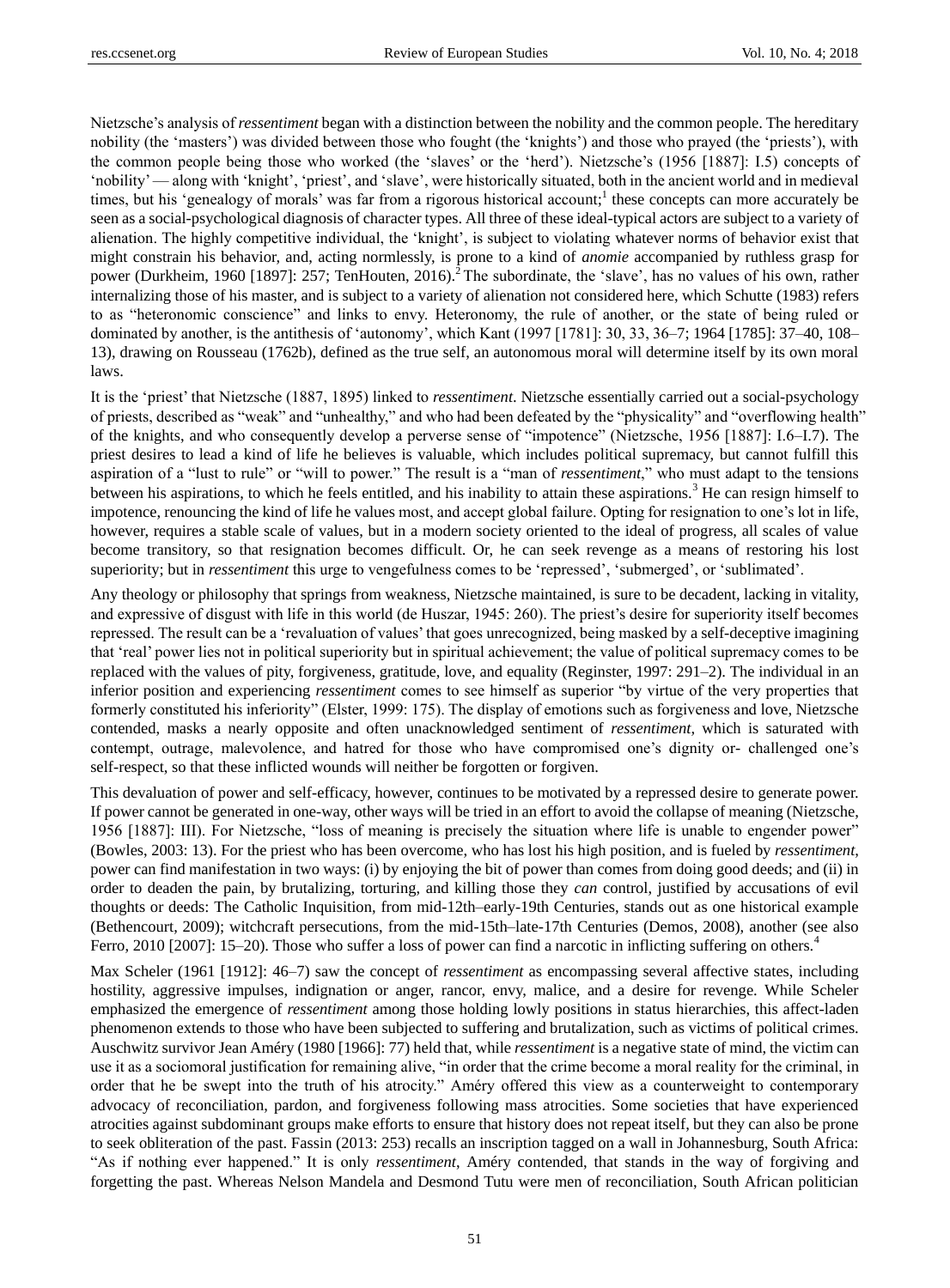Thabo Mbeki is a man of *ressentiment*, for whom the history of apartheid and the suffering it wrought should never be forgiven or forgotten. Forgiveness, if it comes, would not be unilateral, and criminals would exhibit signs of repentance. A white South African might feel anger and resentment toward the criminals who exploited apartheid to torture, rape, and kill black South Africans. But he or she could not feel *ressentiment*, for this requires having been subjected to inferiorization, stigmatization, or violence. Thus, "*Ressentiment* is more than an affect: it is an anthropological condition related to a historical situation of victim — a description that does not suit the ordinary experience of resentment..." (Fassin, 2013: 256).

*Ressentiment* is based on a feeling that one is undeservingly losing, or has lost, the superior, or even equal, social position to which one is entitled, and where: (i) an aspiration which is repressed has been denied; (ii) an inability to acquire these desires is not accepted; and (iii), one becomes vulnerable to mistreatment. As *ressentiment*, this involves not only resentment but also envy, vengefulness, shame, and self-contempt (Reginster, 1997: 296). As Nietzsche's (1978 [1883– 91]: II.7) Zarathustra exclaimed: "You preachers of equality, the tyrannomania of impotence clamors thus out of you for quality: your most secret ambitions to be tyrants thus shrouds themselves in words of virtue. Aggrieved conceit, repressed envy…erupts from you…as the frenzy of revenge."

Resentful individuals, whose character structures have come to profess acting according to altruistic values, are subconsciously motivated by wishes and desires that are incompatible with such values. Nietzsche (2005 [1895]: 5, 12, 36, 40, 58, 61) expanded the meaning of *ressentiment* by applying it to the entire Judeo-Christian tradition. He saw in this theology a rejection of the acceptance of life, of temporality, and of well-being, beauty, pride, social power, enjoyment, passion, and self-approval. The strong individual, Nietzsche argued, does not seek meaning in changelessness, certainty, and uniformity, but rather finds value in change, uncertainty, variety, and the experience of power and efficacy (de Huszar, 1945: 264). Nietzsche came to see *ressentiment* as a psychological condition of self-poisoning, triggered by discontent with society's stratificational hierarchy; it especially afflicts those who consider their situations oppressive, and their prospects, worsening. *Ressentiment* can take the form of an interiorized hatred that finds no expressive outlet. It can be blocked or repressed and projected backward onto oppressed individuals" world views. But resentment, as emphasized by Smith and Hume, can also exist as a moral emotion, and be associated with forceful behavior.

#### **3. Forceful Resentment**

Resentment has been topical in contemporary social psychology and sociology. Research on social inequality has shown that cognitive apprehension of relative deprivation, an unfair discrepancy between one"s own situation and those of more privileged others (Corning, 2000), is apt to result in discontent and resentment (Bernstein & Crosby, 1980; Folger, 1987; H. Smith & Kessler, 2004; H. Smith, Pettigrew, Pippin, & Bialosiewicz, 2012). In sociology, Bryan Turner (2011) views the high level of visibility between social groups in modern societies, especially within mega-cities, as a source of resentment. Compared to traditional societies, modern societies are open, fluid, and contiguous. Wealth and celebrity are often on full display, with the homes, life styles, and social behavior of the rich and famous displayed (primarily via mass media) to the underprivileged and disprivileged in large doses, which reinforces the perception of the vast social distance between the common people and the inaccessible wealthy elite. This exposure to inequality in the crowded social spaces of modernity can breed resentment. Rousseau (1762a) argued that modern individuals are rendered inauthentic by the need to assume a social mask, and that they display a false, amoral self. Because status and prestige are considered scarce, and their attainment often appears random and arbitrary, the resulting sense of frustration and disappointment of those who fail to attain high status or prestige creates the conditions for "an inflationary growth of resentment," in the form of "an individualized emotion or disposition" (Turner, 2011: 88, 90). The basis of modern resentment, Turner concludes, is the development of a disjunction between material or status attainment and personal worth. Traditional virtues such a loyalty, saving, and asceticism have lost their place, and character has been devalued and corroded (Sennett, 1998). Success appears, to many who have not attained it, to be either random, or manipulated in favor of those with social advantages. This makes a mockery of the idea of equality of opportunity and generates an "exquisite resentment" (Turner, 2011: 90).

A few researchers have examined the relationship between resentment and macrosociological processes of social class competition. Marshall (1973 [1938]: 167–9) recognized that class antagonisms have an affective source in "resentment against inequality." Such resentment, he argued, derives from three sources: (i) invidious *comparison* of one"s own class with higher classes; (ii) *frustration* at other classes' privileges, which create inequality of opportunity, and which imputes to the higher classes "responsibility for the injustice under which the inferior suffers;" and (iii), *oppression*, where class conflict is expressed in unequal cooperation, in which one"s group is relatively powerless and subjected to exploitation. Marshall"s model of the three sources of resentment corresponds closely to the three-step process of developing, and acting upon, a state of relative deprivation. First, there must be a comparison made by the individual of his personal situation or that of a group to which he belongs. Second, there must be a cognitive appraisal that an individual, or his group, is at a comparative disadvantage; this can induce frustration, but Marshall used the concept of "frustration" in a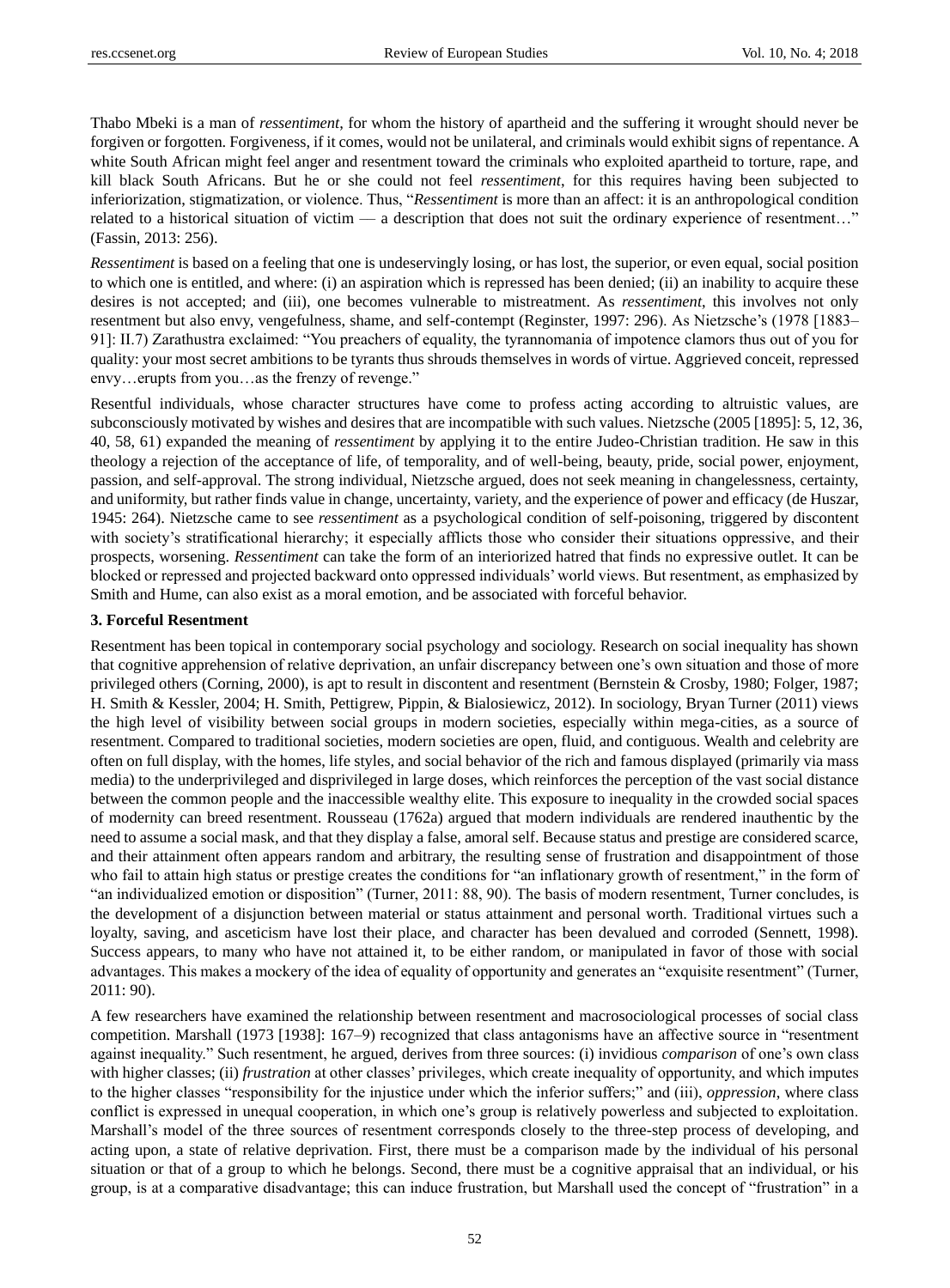way that departed from earlier frustration-aggression theory, which was not a comparative model. And third, this perceived disadvantage is not only frustrating, but is seen as unfair, exploitative, and oppressive, such that "the perceiver or his/her ingroup deserves better, and this results in angry resentment" (H. Smith et al., 2012: 204).

While a relative-deprivation model can apply to individuals or to any social group, Marshall's focus was on social classes, and particularly on the resentment of inferior classes,<sup>5</sup> Barbalet (1992: 155) points out that resentment can also be experience by superordinate classes insofar as the actions of inferior classes result in losses of resources and opportunities. Class resentment, Barbalet shows, is also sensitive to changes in fortune based on the business cycle and other disruptions and discontinuities, with ascending classes not experiencing resentment but rather a future-oriented optimism and an aggressive self-assurance, and descending classes experiencing a past orientation, status defensiveness, and the potential for "resenting and rejecting the total framework of society" (Bensman & Vidich, 1962: 40). If not brought to consciousness, the resulting sublimated resentment can lead to: enhanced religiosity; a fascination with crime, cruelty, and perverse sexuality; and venom directed not against the class forces responsible for downward socioeconomic mobility, but rather "against those who are perceived as gaining rewards without having made sacrifices, such as welfare recipients and those who disdain economic opportunities, such as liberal and radical students" (Sennett & Cobb 1983 [1972]: 137–9).

The Marxian theory of class consciousness was never fully developed, and Marx"s life ended amidst his failed effort to define the concept of social classes (Marx, 1971 [1894]: 886). While Marx (1935 [1847]: 40) can be credited with an intuitive understanding of relative deprivation, he did not infer the emotions that invidious social comparisons of subordinate social classes would trigger. Efforts to described class consciousness in cognitive terms have foundered on the fact that members of social classes frequently do not act in their objective interests, due in part to the free-rider problem (Elster, 1985). Those who have focused on the affective aspect of class consciousness have identified resentment as a key emotion, but resentment itself has not been explicitly defined. To this end, it is helpful to sketch the arguments for proletarian revolutionary action adumbrated in Marxism and identify the functions of the components of this conceptualization. On the level of emotion, and especially longer-lasting sentiment, oppositional consciousness requires resentment, which can be broken down into primary emotional components (subjective-states/functions) of disgust/rejection, anger/destruction, and surprise/orientation-and-boundary-defense.<sup>6, 7</sup> The oppressed must recognize what they wish to reject, what they wish to destroy, and what they wish to resist, by orienting themselves to economic exploitation (the negative experience of economic interactions (Plutchik"s 1962, 1980 "territoriality"). According to Marx, and Marxists who advocate a revolutionary class consciousness, the proletariat and associated groups and classes *reject* their subdominant position and the associated conditions of their exploitation. They wish to *destroy* the capitalist mode of economic production, private property, and the class structure of society. They wish to gain control of the territorial or socioeconomic resources of the capitalist classes, their ill-gotten gains and private property that have been acquired by extracting surplus value from the laboring classes: to this end, they must *orient* themselves to resisting, and overcoming, economic exploitation and degrading conditions of labor. Because the functions of rejection, destruction, and orientation belong to the primary emotions disgust, anger, and surprise, respectively, there is at least a rough correspondence between Marshall"s (i) comparison, (ii) frustration, and (iii) oppression, and the present model of resentment, which identifies (i) a perception of inequality and therefore disgust, (ii) an effort to express unfair treatment, through expressions of anger,<sup>8</sup> and (iii) the negative experience of economic or territorial relations, and therefore surprise.<sup>9</sup>

Because the helpless form of resentment often is sublimated or repressed, and fails to reach consciousness, it does not lend itself to analysis. Forceful resentment, in contrast, can be seen as an affective basis of an oppositional class-consciousness, which has enabled resentment to be understood as possibly based on less complex, or basic, emotions. We first elaborate the meanings of these three emotions, and then examine the concept of basic, or primary, emotions, which requires presentation of a partial classification of the secondary emotions. It should be emphasized that while relative deprivation can be conceptualized at the individual or group level, it is only individuals that can experience emotions. Resentment can derive from invidious comparison of other ingroup individuals, with outgroup individuals, in comparing one"s ingroup with an outgroup, or the ingroup at present to its past or future (Runciman, 1966). All of these comparisons, according to relative-deprivation theory, result in feelings of unfairness that stimulates an "angry resentment" (H. Smith et al., 2012: 205; see also Runciman, 1966; Crosby, 1976; Folger, 1987). This, generalization, however, must be qualified by adding that some individuals will recognize, and then accept, their position of relative deprivation (Jost, Kay, & Thorisdottir, 2009) and not experience anger or resentment.

## **4. Resentment as a Tertiary Emotion**

We propose that resentment is a tertiary-level emotion, whose primary emotional components are anger, surprise, and disgust, and whose secondary emotional components are contempt, shock, and outrage.

#### *4.1 Anger*

Anger is widely considered a negative emotion because it can be unpleasant for all concerned. However, while trait anger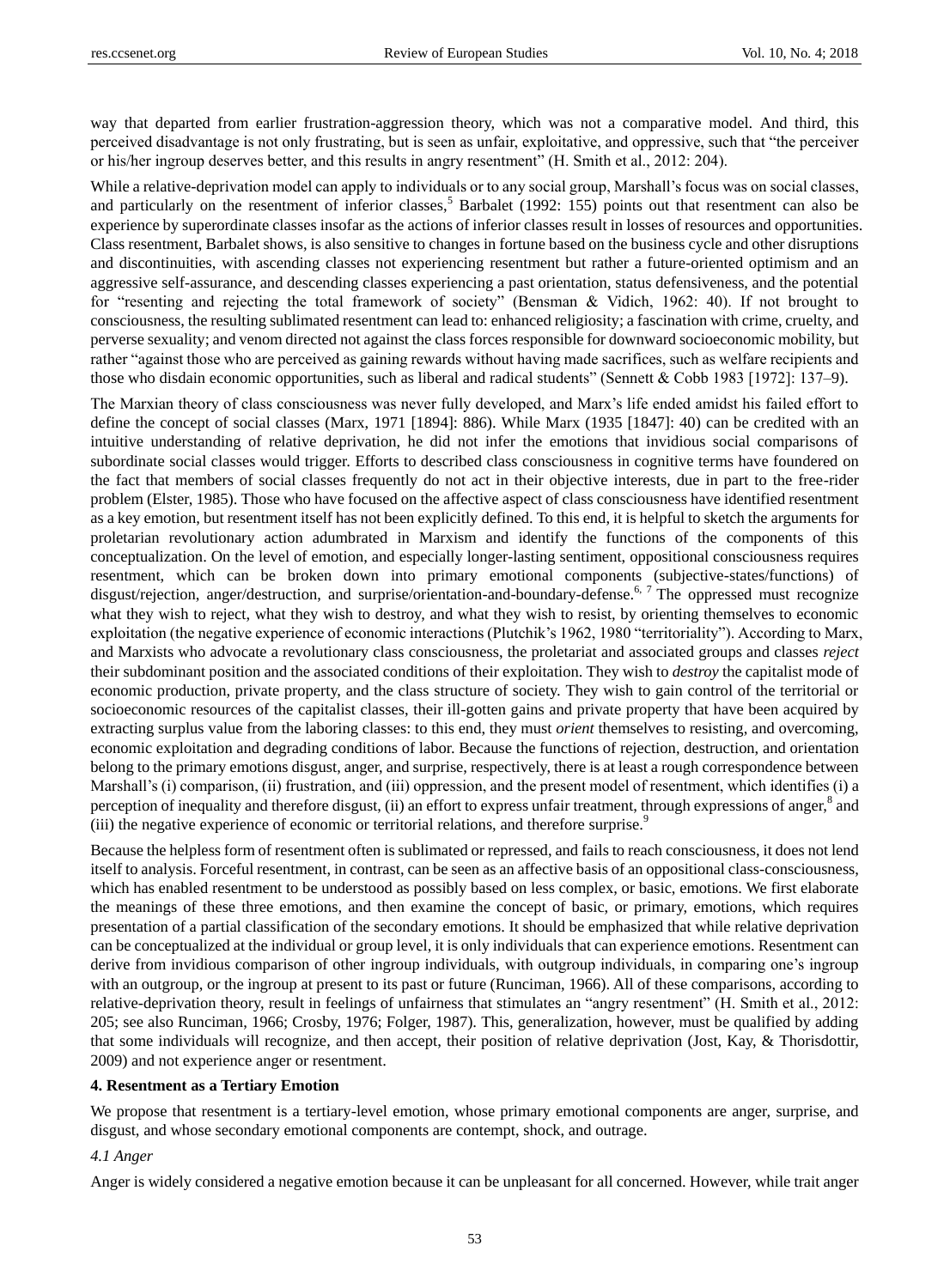can indeed be pathological (DiGiuseppe & Tafrate, 2007), normal anger is an approach-oriented, goal-directed emotion that prioritizes the attainment of favorable outcomes (Tomarken and Zald, 2009). Anger of mild intensity can enhance analytic processing (Moons and Mackie, 2007), and its approach-motivated features are visible even in infancy (He et al., 2010). Plutchik was not in error when he defined anger as a positively-valenced primary emotion. Anger becomes positive through a "dialectical" process, a "negation of the negation" that makes normal anger a positive: One is insulted, a negative experience, and then endeavors to negate this negative experience by a derisive rejoinder, a counter-insult, or an expression of displeasure. By their insult, the other has asserted their own status in a hierarchy by means of lowering one"s own status, and a display of anger is an adaptive response, an effort to restore one"s status, either by defending one"s own status, or by endeavoring to reduce the status of one"s opponent. Anger is a re-assertive response to goal-blockage or denigration (Carver & Harmon-Jones, 2009). If, in comparison to other people, groups, or even to themselves at different points in time, individuals who believe they do not have what they, or their group, deserves, and feel at least relatively deprived, will feel anger and resentment. There is thus a close relationship between anger and resentment, and it can be said that anger is the central ingredient of resentment. While in their meta-analytic review of relative deprivation theory, H. Smith et al. (2012: 217–18) repeatedly referred to "angry resentment," but at the same time pointed out the difference between the two emotions. Resentment is a less ephemeral and more clearly moral emotion (that is, a sentiment) than is simple anger (Grant, 2008).

The resentful person will feel anger at having been violated, mistreated, or brutalized by others. The anger within resentment "strives to get even, inflicts one hurt for another, …[and] asserts one"s personal power over anything that challenges it" (Diamond, 1996: 271). Such anger will take the form of a desire for the misery of the violator, together with an aversion to his happiness (Hume, 1978 [1739]: 382). Hume saw anger as a response to suffering, pain, frustration, injury, and wrong inflicted by others which instills a desire to act in the moral role of punisher. Resentment, Hume (1986 [1748]: 218–27) argued, strives to make itself known and is desired not for any hedonic pleasure but for itself. As summarized by Baier (1980: 138), Hume argued that, "Resentment is not simply anger, it is the form anger takes when it is provoked by what is seen as a wrong, and when the striking back which is desired is seen as punishment." Anger is interior to the very definition of resentment, which is "a feeling of…ill will, bitterness, or anger against a person or thing" (OED: meaning 1a).

Anger is a crucial component of resentment (Spielberger, 1988).<sup>10</sup> The perception that one has received undeserved harmful treatment by others, and deserves better, can be a source of a deep and persisting anger. Those who have experienced abuse in childhood are apt to develop a bitter resentment about having been mistreated and unloved, which creates a thirst for retribution. Pincus (2002) sees an anger-infused, even seething, intense, and enduring resentment, fueled by a sense of worthlessness, as increasing individuals' propensity for murder and rape, which become — although often misdirected and precipitated by a mild slight –– crimes of retribution. Such deep resentment, Pinkus argues, leads to (i) seeing the slightest indifference as a global disrespect, (ii) reduces capacity for self-control, and (iii) leads to misinterpretation or distortion of social signals as shameful rejection.

#### *4.2 Disgust*

When the angering behavior of predatory others is seen as unjust, and is rejected on moral grounds, the victim's sociomoral response includes disgust. It is meaningless, or useless, suffering that is the source of resentment. Lévinas (1998 [1991]: 91–5), in arguing that it is meaningless to suffer without resentment, described the resentful person as engaging in a "refusal of meaning" for any claimed justification of his or her suffering. The alternative to such rejection, or revulsion, is a passive submission, a reduction of the self to a mere thing whose humanity has been overwhelmed by the evil that rends suffering. Resentment at being subjected to useless, even absurd, pain is an emotion, and is also an adaptive reaction that, if forceful, can command the ethical duties of others to help relieve one"s helplessness, abandonment, and solitude. Thus, it is rejection, the central function of disgust, that can elevated an interiorized form of "pure pain" that is intrinsically meaninglessness, a helpless form of resentment, to a forceful resentment that, however confused and misdirected it might be, comprises a demand for ethical treatment and palliative intervention, the price that civilization must pay to lighten the pain of those who suffer –– and especially if the source of suffering is diabolical and malignant, even if this effort itself causes suffering. This, Lévinas (1998 [1991]: 93–5) argued, is the supreme ethical principle, for meeting this obligation to the other who suffers is the only kind of suffering that is meaningful. Resentment is indeed a sociomoral emotion, for it can be ignored, but only at the cost of rejecting what is morally incumbent, thereby being a party to a meaningless evil.

Plutchik (1980) saw disgust as the adaptive reaction to the negative experience of social identity. This identity dimension can be generalized into Fiske"s (1991) notion of equality-matched social relationships (TenHouten, 2013: 27–33). If this generalization is valid, then the negative experience of equality-matching will trigger disgust. Based on Hume"s analysis, we might expect that the primary emotion disgust is also interior to resentment. For Hume (1978 [1739]: 581), moral qualities are "certainly…not deriv"d from reason…but proceeds entirely from a moral taste and from certain sentiments of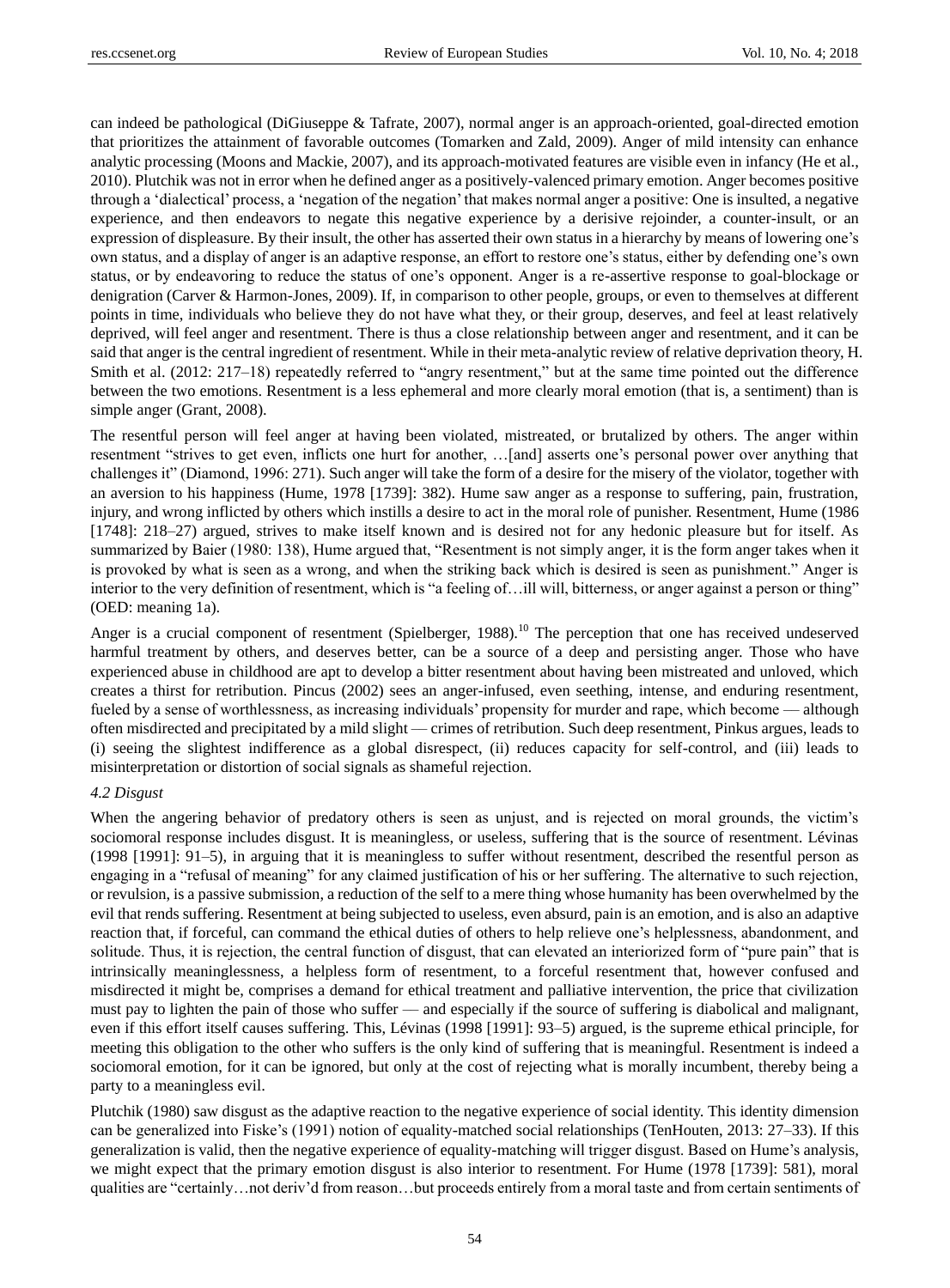pleasure or disgust." Hume (1986 [1748]: 213) further observed that, "those who produce utility earn praise; while those who produce disutility, and moral evil, instill in those they injure "the strongest sentiment of disgust and hatred."<sup>11</sup> Those who are tyrannical, barbarous, or insolent trigger disgust in those they dominate and abuse (Hume, 1986 **[**1748]: 273). The expression of disgust can itself be punitive toward an oppressive other. As Hume ([1748] 1986: 280–1) put it, no experience of sociality "can be agreeable, or even tolerable, where a man feels his presence unwelcome, and discovers all around him symptoms of disgust and aversion."

Marshall"s linkage between "comparison" and disgust requires elaboration. Disgust is the prototypical adaptive reaction to what Plutchik calls "identity," Fiske calls "equality matching," and de Waal (2009: 187) calls "fairness." Sensitivity to a partner, another individual, or a collectivity, getting a comparatively larger share or reward, is disturbing and agitating to capuchin monkeys and chimpanzees (de Waal, 2009: 187, 190–1). Human individuals typically resent unequal treatment, which in behavioral economics has led to the development of "inequality aversion theory" (Chambers, 2012). While the inequality-aversion literature does not mention disgust, it does focus on the basic *function* of disgust, rejection, especially in studies of bargaining games, where unfairly unequal offers tend to be rejected, so that rational self-interest is outweighed by the force of resentment. While concern that others get more than we do might seem petty and irrational, and often is, it nonetheless serves the adaptive function of resistance to being taken advantage of, thereby discouraging exploitation and contributing to control of the free-rider problem. In evolutionary terms, de Waal (2006) argues, it was the anticipation of the resentment of others, motivated by conflict avoidance, that led to a larger sense of fairness emerging, first in primates and then in humans. "From humble beginnings noble principles arise. It starts with resentment if you get less, then moves to concern about how others will react if you get more, and ends with declaring [unfairness a]…bad thing in general" (de Waal, 2006: 220). The consequences of perceived unfairness extend far beyond a twinge of resentment if a sibling gets a bigger slice of pizza; this was recognized by Marshall and is reiterated by de Waal (2009: 190), who observes, "Human history is filled with "let them eat cake" moments that create resentment, sometimes boiling over into bloody revolt."

## *4.3 Surprise*

The behavior that stimulates resentment effectively penetrates one"s boundaries, possibly involves abuse of body and property, and therefore contains an element of *surprise* (the prototypical adaptive reaction to the negative experience of territoriality or resources).<sup>12</sup> Violations of manners, of norms of interpersonal behavior, and of respect for what is valued, believed in, and held to be proper and moral, can be seen as breaches of interpersonal or moral territory. Individuals who perceive they are undeservedly disadvantaged will experience a number of emotions, which in addition to anger and resentment include surprise, disappointment, outrage, and envy (Corning, 2000).<sup>13</sup>

Feather, McKee, and Bekker (2011) found that both anger and surprise clustered with resentment as undeserved negative emotions.<sup>14</sup> Surprise is triggered when one's territory is violated. We have seen that resentment arises when one is placed in an inferior position, and where harmful treatment is undeserved, unfair, insulting, or injurious. Smith (2000 [1759]: 44) asserted that resentment arises when an empowered other wrongly inflicts injury. The most direct kind of injurious territorial violation is injury to one"s ultimate territory, the body.

In the rest of this section, the hypothesized primary and secondary emotional components of resentment will be specified, and resentment will be defined as a tertiary emotion. Resentment we hypothesize to be a tertiary-level combination of three emotions (TenHouten, 2013: 20–2; 2017a: 105–21) that Plutchik (1962, 1980) and Ekman (1992; see also Ekman, Sorenson, & Friesen, 1969) agree are primary. It can be formally defined as follows:

#### *Resentment<sup>1</sup> = Anger & Disgust & Surprise.*

In order to further interpret resentment, we formulate this proposed tertiary emotion as combinations of one primary emotion and the secondary emotion formed from the other two primaries.

## *4.4 A Contemptible Breach of Normative Boundaries*

We first consider the compound emotion consisting of anger and disgust, following Plutchik's (1991 [1962]: 118) definition, "contempt = anger + disgust." In contempt, anger and disgust are present at a high level of intensity. Given that anger and disgust can be extrojected moral emotions, the same can be said of contempt. Contempt is apt to be particularly strong if it is directed to an individual or group believed to be inferior yet hold a position of power or advantage, as in the case of contempt for a tyrant, or for a political party propelled to power but regarded as inferior by members of a traditional elite (Elster, 1999: 74; 2010). Yet, in resentment contempt can also be introjected, for the first reaction of the man of *ressentiment* to his defeat is not resentment or indignation, but shame and *self*-contempt (Reginster, 1997: 296). The objects of contempt are (i) one who is perceived as failing to uphold interpersonal or sociomoral standards, and whose behavior violates others" values, norms, mores, or bodies. For Nietzsche, *ressentiment* (or helpless resentment) involves a covert endorsement of the values of the agent inflicting injury. The word "contempt" originated in 1393 from the Latin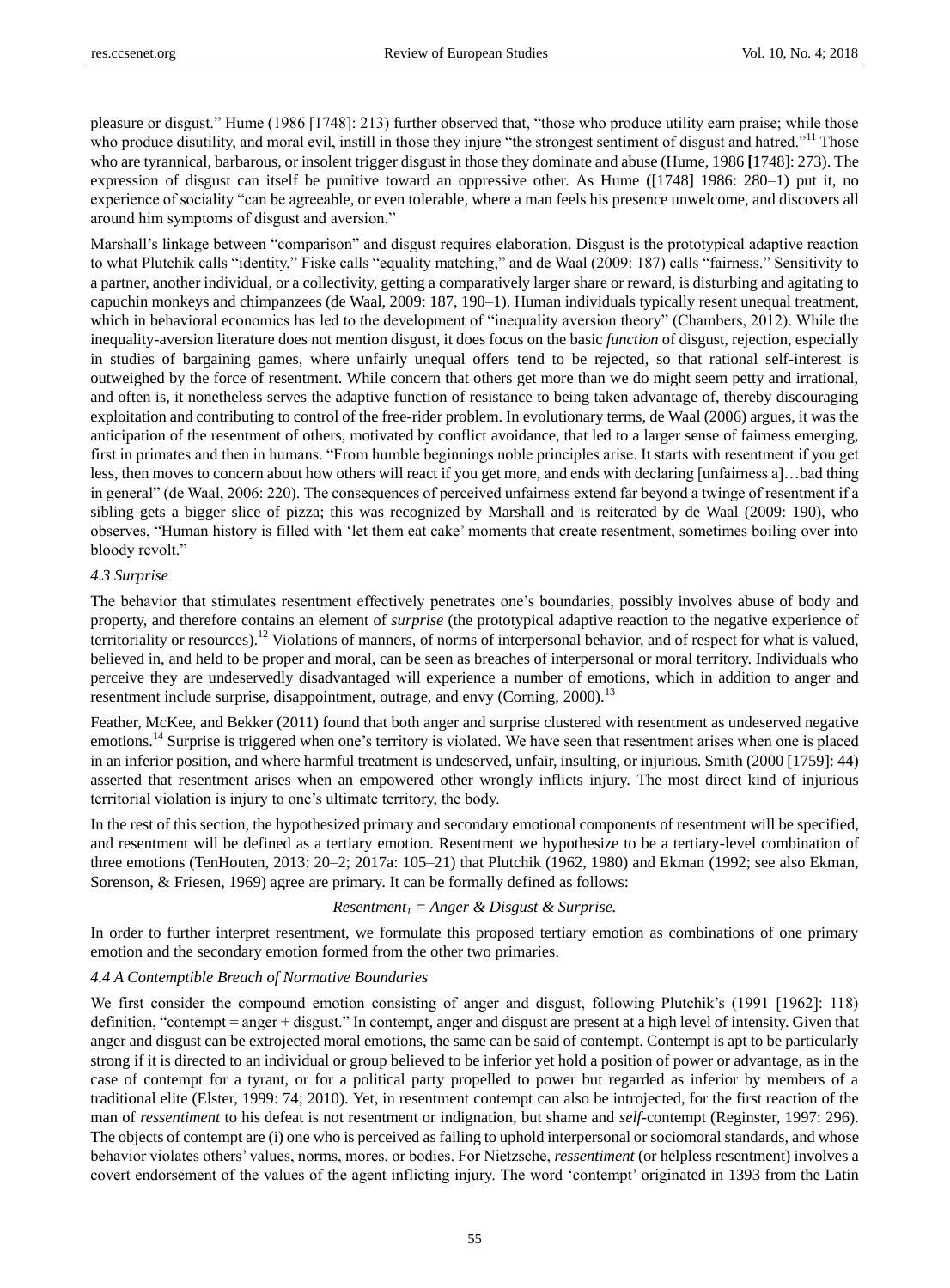*contemptus*, which essentially means regarding with scorn. Behavioral expressions of contempt involve the behavior of anger, moving toward the object of contempt, yet avoiding direct contact with what is despised, disdained, and disrespected. Given that 'contempt = anger & disgust', it follows by substitution into the formula for resentment<sub>1</sub> that,

#### *Resentment<sup>2</sup> = Contempt & Surprise.*

The emotion, surprise, motivates us to resolve representational discrepancies. "Surprise," Izard (1980: 209) observes, "resets consciousness, and the resulting affect gives direction to subsequent perceptual activity." Surprise, as boundary defense, can be invoked by a degradation of one's meaning system, combined with contempt for the putative causes of this sociocultural deterioration and shrinking opportunities to maintain a valued way of life and associated systems of belief. This form of resentment, resentment<sub>2</sub>, is entirely consistent with Hume's (1978 [1739]: 389–93) position that contempt involves invidiously comparing oneself, regarded positively, with another perceived as undeserving of sympathy.

Emotions such as contempt and resentment have consequences for the nature and quality of intergroup relations in society. Intergroup behavior that leads unequal groups or classes to experience prejudice and racism possesses an emotional complexity that social-psychological researchers have only recently appreciated. Relations of domination and subordination of course involve negative emotions, such as contempt, envy, and resentment; but they also involve positive affective states such as affection and admiration (Jackman, 1994). No doubt negative emotions experienced at the group level can lead to action tendencies and behaviors favoring one"s own group (Mackie, Smith, & Ray 2008). This especially holds for extreme emotions such as humiliation, hatred, disgust, and contempt, which can become implicated in violent behavior. Contempt, in particular, is considered an extremely negative emotion. When experienced by members of dominant and oppressive groups, it is associated with short-term derogation, long-term social exclusion, lack of group reconciliation, and an absence of relational improvement (Fischer & Roseman, 2007). Tausch et al. (2011) report that, while anger by itself does not contribute to such intergroup difficulties, contempt (which includes anger) does contribute to non-normative action, such as lynching in the United States during the reconstruction period following the Civil War (and beyond), and systematic rape in South Africa, rampant during the apartheid era. The holding of a subordinate group in contempt has historically played a key role in humiliation, dehumanization, and brutalization. Groups subjected to such inhumane treatment surely experience resentment, in response, and this will involve contempt for the oppressors' predatory behavior. Resentment can be directed downward, as indicated by the contemptuous treatment of the property, rights, bodies, and dignity of the oppressed on the part of their oppressors, and in some instances by derisive characterization of the working classes and the underclass by members of dominant classes, who do not hesitate to describe their social inferiors as lazy freeloaders sponging off a putatively bloated social-safety net.

#### *4.5 An Angering Culture Shock*

Resentment is apt to arise in sociohistorical situations where individuals suffer from abrupt social and cultural change, where there can develop, for example, a "malaise resulting from the shock of an excessively abrupt economic change" that creates hardship and dissatisfaction (Ferro, 2010: 55). An intense and disturbed emotional state of shock occurs when an unfortunate event or situation develops suddenly and unexpectedly. It is the unforeseen nature of bad events that triggers shock, which can bring with it a destabilization of one"s worldview, for if one facet of life is disrupted (e.g., losing a job, or being persecuted on the basis of one"s ethnicity (Ball, 2008: 42, 67–8, 98, 176–7)), then all other aspects of everyday life will also be disrupted, and resentment will be directed to what are perceived of as the cause of this misfortune. As a deep emotional aspect of resentment, "shock…is a reaction not simply to an inadequate conceptual analysis but to the suggestion of a change in our world" (Strawson, 2008 [1974]: 22).

While Plutchik (1991 [1962]: 118) offered no definition of the mixture of disgust and surprise, it has been proposed that "disgust & surprise = shock" (TenHouten, 2007: 88–90). *Shock*, in *Webster's New World Dictionary* (1988; hereafter, *Webster*), means "to disturb the mind or emotion; affect with great surprise, distress, disgust, etc." and "to be shocked, distressed, disgusted;" *shocking* includes in its meaning "extremely revolting" (OED), which clearly corresponds to the emotion of disgust. From these definitions, it follows that, 'shock = surprise & disgust'.<sup>15</sup> Given this definition, it follows that

#### *Resentment<sup>3</sup> = Anger & Shock.*

Resentment of those conducting what is regarded as morally unacceptable or sociomorally shocking can trigger angry indignation, that is, an annoyance provoked by whatever is perceived as unworthy, mean, or cruel. Resentment can thus result from perceived shockingly wrong, angering behavior of another person, group, or category of persons.

Resentment occurs through protracted, intractable intergroup conflicts, and anger is surely an important aspect of resentful feelings (Bar-Tal, 2004). Because anger is a sociomoral emotion, it is more likely experienced by those who are offended, than by those who are offending. Consistent with this, Tausch et al. (2011) found anger was more closely related to normative collective actions (e.g., demonstrations) than to non-normative collective actions (e.g., support for violence).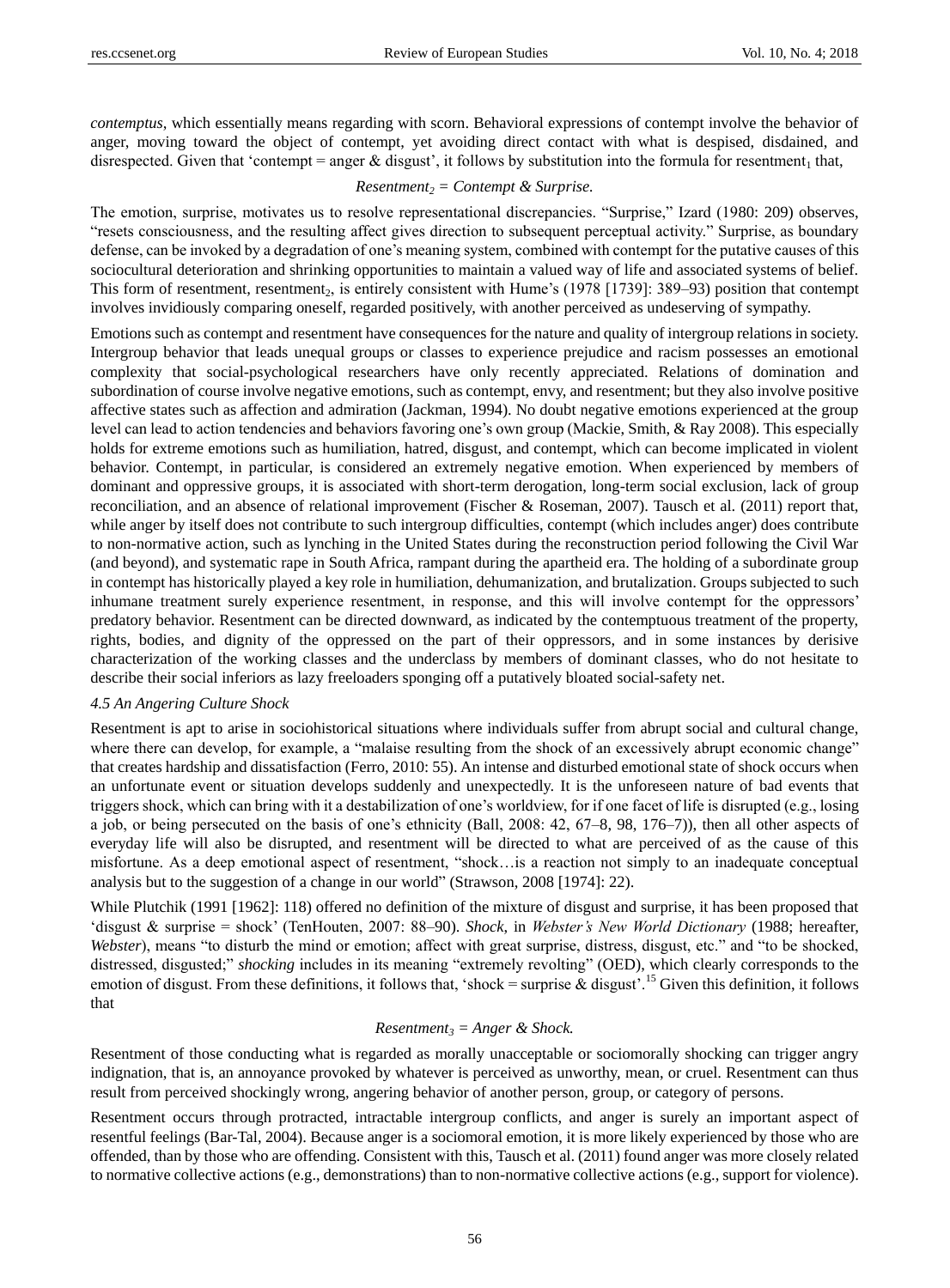Anger, whether embedded in resentment, or not, and whether joined with a shocking realization, or not, can enhance self-esteem and play a role in redressing putatively wrong and unfair situations.

## *4.6. A Disgusting Outrage*

Meaningless suffering finds one source of its affective basis in the mixture of disgust and the secondary emotions resulting from the combination of anger and surprise. This is hypothesized to form outrage. One syllable of the word "outrage" is rage, and "outrage" clearly has an anger component, as it meant an "extremely vicious or violent act, …a deep insult or offense" (offense meaning moving toward, the behavior of anger) and especially, "great anger, indignation, etc." Surprise is more indirectly included, but is nonetheless present, as *outrage* also means "exceeding all bounds of decency or reasonableness" (*Webster*). Outrage includes a penetration of a normative social boundary. We need only recall that surprise is the adaptive reaction to the penetration of a boundary of one's territory or rightful place. Moral outrage is a response to the behavior of others, not to the self (Goodenough, 1997). Given that "outrage = anger & surprise", it follows that

#### *Resentment<sup>4</sup> = Disgust & Outrage.*

In resentment, outrage occurs as an adaptive reaction to an event or action by another or others that is grossly offensive, or morally wrong, and is seen as repulsive or disgusting. Such behavior that is both outrageous and disgusting can arouse feelings of resentment, or of "bitter indignation" (OED), which will be experienced most intensely if the harmful behavior is experienced personally, or by close community members.

A definitional summary of the tertiary emotion, resentment, is shown in figure 1.



Figure 1. Primary and Secondary Emotions of Resentment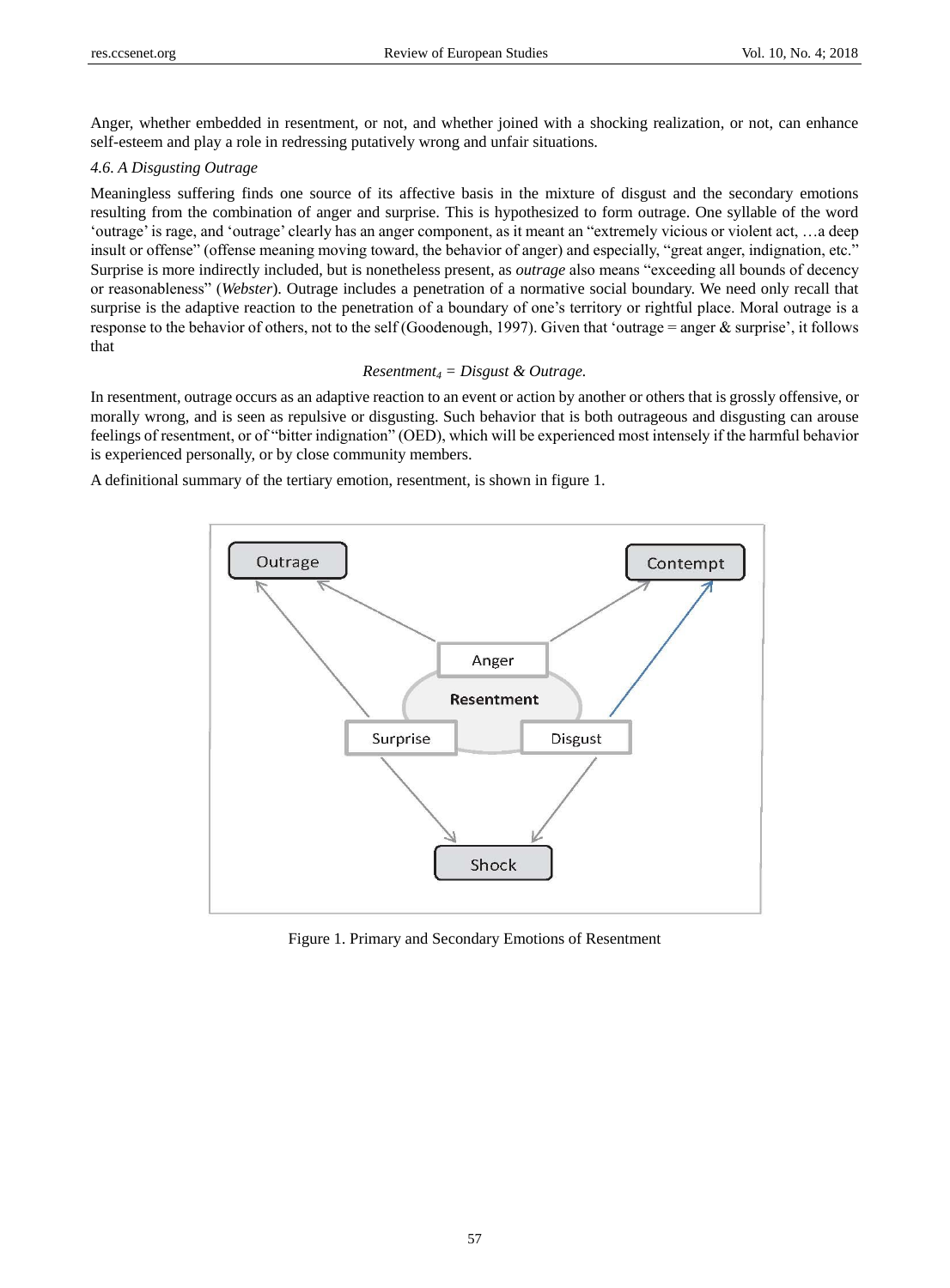#### **5. Discussion**

It is in a world in which meaning seems to be slipping away, and individuals lose the sense of understanding the events in which they are engaged, resentment finds its fullest expression. In the contemporary world there are endless possibilities that the individual can experiment with, in a process of self-creation and openness to all kinds of experiences and beliefs. This, for some, will mean that life need not be taken seriously, as if it means something, as if it were morally constrained only by outmoded views of the sacred. If no important distinction can be made between true meaning and false meaning, then all meaning becomes false, an illusion, and a deception. But to accept that there is no truth means there is no such thing as a lie, and it is at this point that meaninglessness can become monstrous and unleash the demons of resentment upon those who are held up as scapegoats and subjected to abuse and even brutalization. It is when meaning becomes entirely relative that resentments are set free, so that meaninglessness can become "a cause of corruption and decay in society" (Casey, 2004: 74).

There is a continuity between emotions, which are acute and intense short-term, and sentiments, which are less activating and become longer-term dispositions of attitude, personality, and character. One might feel the emotion of resentment at not being invited to a social event but develop a global sentiment of resentfulness if one is systematically excluded from one"s community. In terms of theory construction, it is useful to focus on emotions, proceeding under the likelihood that the most complex sentiments develop out of the most complex emotions. Resentment, consistent with its first meaning, re-sentiment, means it is not just an emotion but is a sentiment, meaning it has substantial cognitive content. Re-sentiment is also past-oriented, as it is a reaction to an insult or injustice that *has been* suffered, and involves recall, recollection, reconsideration, and rumination. This temporal emphasis was evident in 1632: "An elephant, in whom…is…a wonderfull memorie and a recenting of things past. And in 1716, "Despair...supposes...the resenting past, and the date of grace spent" (*Oxford English Dictionary,* 1971: 810).

The concepts *ressentiment* and resentment have a colorful history. "*Ressentiment*" came to be elaborated by Nietzsche and Scheler to describe the affective reaction to downward social mobility or unjustified suffering and oppression. The phenomena that *ressentiment* refers to are real and are of sociological and sociohistorical importance. Both resentment and *ressentiment* have taken on a negative meaning. Even negative emotions are adaptive, however, and Lévinas recognized this in insightfully observing that it is meaningless to suffer without resentment; further insight was provided by Hume, who noted that resentment is meaningless if it does not make itself known and considered by those it accurately targets. Thus, resentment has the potential to be not only adaptive but forcefully so.

There is a difference between *ressentiment* and resentment. Resentment is a complex emotion, here hypothesized to be a tertiary-level emotion, it is nonetheless a garden-variety emotion, one of 56 possible tertiaries.<sup>16</sup> While resentment involves anger, it also involves surprise (the prototypical adaptive reaction to violation, and especially to violation of the territories of the self) and disgust (the prototypical adaptive reaction to denigration of one"s social identity). *Ressentiment* is a form of resentment, and therefore is comprised of the same three primary emotions and the same three secondary emotions (contempt, shock, and outrage). The difference is that resentment ordinarily has as its scope a feeling of mistreatment in the everyday social world, whereas ressentiment is a *generalized* resentment against larger social categories, the ruling class, the freeloading minorities, certain ethnic groups, or the whole cruel world. *Ressentiment*, more than a more narrowly focused resentment, is typically accompanied by other complex emotions and affective states of mind, which can vary greatly by situation and circumstance, but which can include vengefulness, hatred, bitterness, and malevolence. *Ressentiment*, more than resentment, is apt to become entangled with ideological worldviews that are infused with a desire to gain revenge against those held responsible for one"s suffering, but history is replete with instances in which the wrong categories of persons are identified as culprits, so that injurious, aggressive behavior comes to be directed toward groups and categories of people that are wrongly held responsible for wrongs and crimes they did not commit. Resentment, and its broader form of *ressentiment*, is indeed a powerful emotion. It can be sublimated to the extent that an individual is not consciously aware of being resentful, and in its forceful form can lead to participation in the most unsavory and destructive ideologies, belief systems, and social movements. In spite of the hazards, and the tragedies that have resulted therefrom, resentment–*ressentiment*, like all emotions, is potentially adaptive and can serve sociomoral purposes.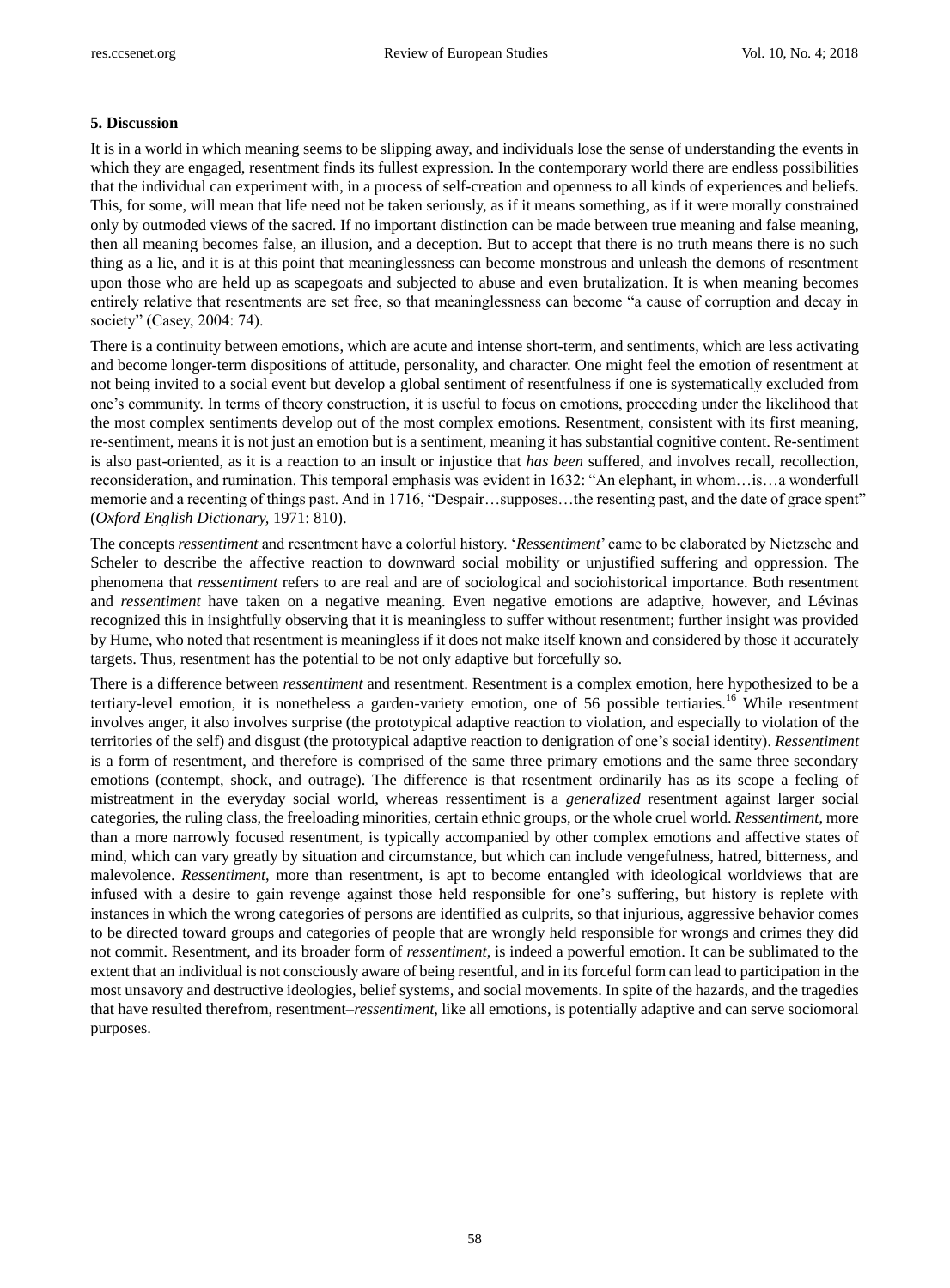#### **References**

Adorno, T. W. (1950). *The authoritarian personality*. New York: Harper.

- Améry, J. (1980 [1966]). *At the mind's limit: Contemplations by a survivor of Auschwitz and its realities* (S Rosenfeld & S. P. Rosenfeld, Trans.). Bloomington: Indiana University Press.
- Baier, A. C. (1980). Hume on resentment. Hume Studies, *6*(2), 133–49. https://doi.org/10.1353/hms.2011.0612
- Ball, K. (2008). *Disciplining the holocaust*. Albany, NY: State University of New York Press.
- Barbalet, J. M. (1992). A macro sociology of emotions: Class resentment. *Sociological Theory, 10*(2), 150–63. https://doi.org/10.2307/201956
- Bar-Tal, D. (2004). The necessity of observing real life situations: Palestinian-Israeli violence as a laboratory for learning about social behaviour. European Journal of Social Psychology, *34*(6), 677–701. https://doi.org/10.1002/ejsp.224
- Bensman, J, & Vidich, A. (1962). Business cycles, class and personality. *Psychoanalysis and the Psychoanalytic Review, 49*(January), 30–52.
- Berlet, C. (2006). When alienation turns right: Populist conspiracism, the apocalyptic style, and neofascist movements. In L. Langman & D. Kalekin-Fishman (Eds.), *The evolution of alienation: Trauma, promise, and the millennium,* 115– 44. Lanham, MD: Rowman & Littlefield,
- Berlet, C. (2011). Taking tea parties seriously: Corporate globalization, populism, and resentment. *Perspectives on Global Development and Technology, 10*(1), 11–29. https://doi.org/10.1163/156914911X555071
- Berlet, C., & Lyons, M. N. (2000). *Right-wing populism in America: Too close for comfort*. New York: Guilford Press.
- Bernstein, M., & Crosby, F. (1980). An empirical examination of relative deprivation theory. *Journal of Experimental Social Psychology, 16*(5), 442–56. https://doi.org/10.1016/0022-1031(80)90050-5
- Bethencourt, F. (2009). *The inquisition: A global history, 1478–1834* (J. Birrell, Trans.). New York: Columbia University Press.
- Bowles, M. (2003). The practice of meaning in Nietzsche and Wittgenstein. *Journal of Nietzsche Studies, 6*(Autumn), 12– 24. https://doi.org/10/1353/nie.2003.001
- Carver, C. S., & Harmon-Jones, E. (2009). Anger is an approach-related affect: Evidence and implications. *Psychological Bulletin, 135*(2), 183–204. https://doi.org/10.1037/a0013965
- Casey, M. A. (2004). Beyond meaninglessness. *Society, 41*(3), 71–4. https://doi.org/10.1007/BF02690186
- Chambers, C. P. (2012). Inequality aversion and risk aversion. *Journal of Economic Theory, 147*(4), 1642–51. https://doi.org/10.1016/j.jet.2010.10.016
- Corning, A. (2000). Assessing perceived social inequality: A relative deprivation framework. *Journal of Personality and Social Psychology, 78*(3), 463-77. https://doi.org/10.1037/0022-3514.78.3.463
- Crosby, F. (1976). A model of egoistic relative deprivation. *Psychological Review, 83*(2), 85–113. https://doi.org/10.1037/0033-295X.83.2.85
- Deater-Deckard, K., Petrill, S. A., & Thompson, L. A. (2006). Anger/frustration, task persistence, and conduct problems in childhood: A behavioral genetic analysis. *Journal of Child Psychology and Psychiatry, 48*(1), 80–7. https://doi.org/10.1111/j.1469-7610.2006.01653.x
- Demos, J. (2008). *The enemy within: 2,000 years of witch hunting in the Western world*. New York: Viking.
- Diamond, S. A. (1996). *Anger, madness, and the diamonic: The psychological genesis of violence, evil, and creativity*. Albany, NY: State University of New York Press.
- DiGiuseppe, R., & Tafrate, R. C. (2007). *Understanding anger disorders*. New York: Oxford University Press.
- Durkheim, É. (1960 [1897]). *Suicide: A study in sociology* (J. A. Spaulding, Trans., G. Simpson, Ed.). Glencoe, IL: Free Press.
- Ekman, P. (1992). Are there basic emotions? *Psychological Review, 99*(3), 550–3. https://doi.org/10.1037/0033-295X.99.3.550
- Ekman, P., Sorenson, E. R., & Friesen, W. V. (1969). Pan-cultural elements in facial displays of emotions. *Science, 164*(3875), 86–8. https://doi.org/10.1126/science.164.3875.86
- Elster, J. (1985). *Making sense of Marx*. New York: Cambridge University Press.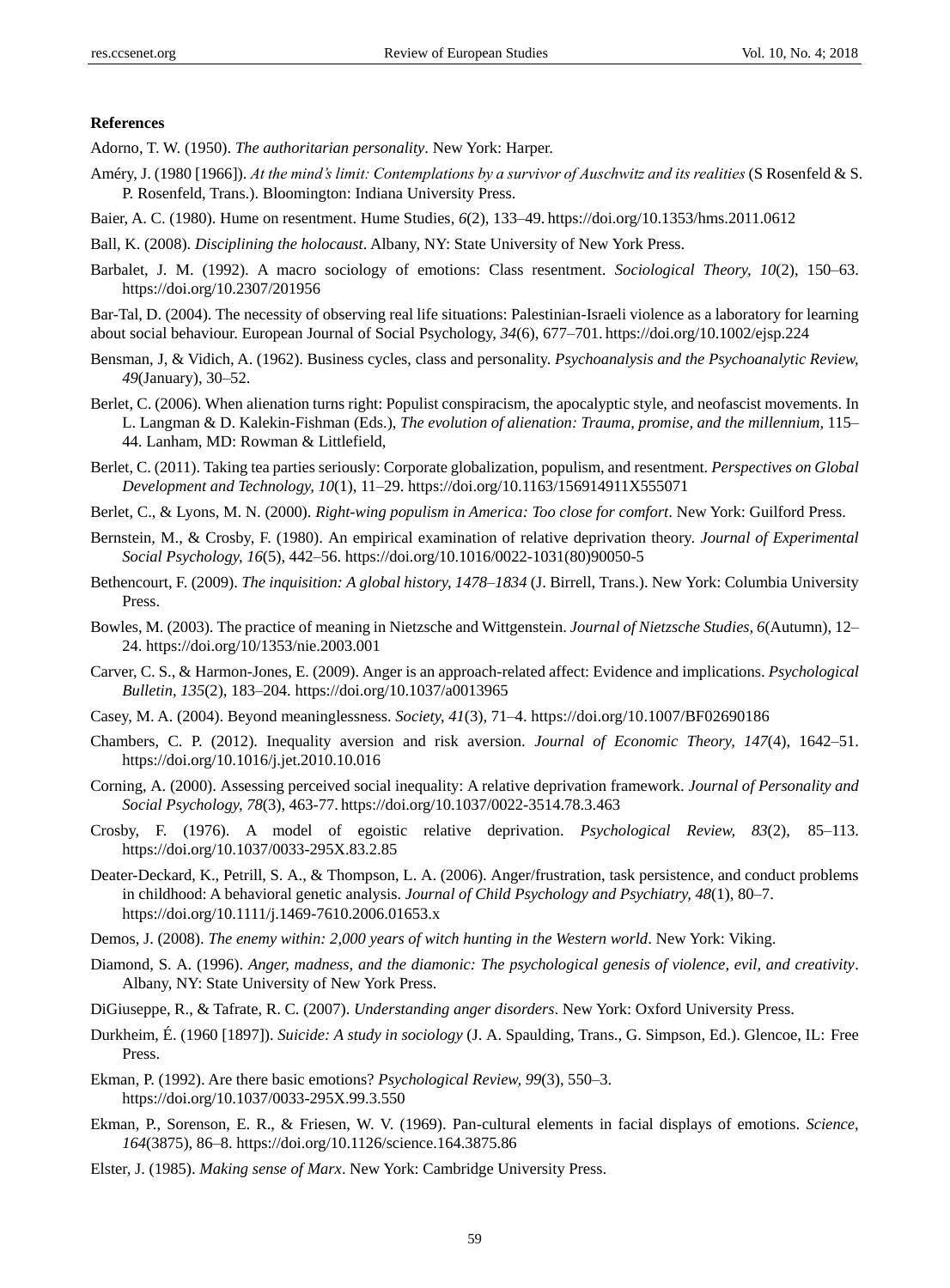Elster, J. (1999). *Alchemies of the mind: Rationality and the emotions*. New York: Cambridge University Press.

- Fassin, D. (2013). On resentment and *ressentiment*: The politics and ethics of moral emotions. *Current Anthropology, 54*(3), 249–67. https://doi.org/10.1086/670390
- Feather, N. T., McKee, I. R., & Bekker, N. (2011). Deservingness and emotions: Testing a structural model that relates discrete emotions to the perceived deservingness of positive or negative emotions. *Motivation and Emotion, 35*(1), 1–13. https://doi.org/10.1007/s11031-011-9202-4
- Ferro, M. (2010 [2006]). *Resentment in history* (S. Rendall, Trans.). Cambridge, UK: Polity Press.
- Fischer, A. H., & Roseman, I. J. (2007). Beat them or ban them: The characteristics and social functions of anger and contempt. *Journal of Personality and Social Psychology, 93*(1), 103–15. https://doi.org/10.1037/0022-3514.93.1.103
- Fiske, A. P. (1991). *Structures of social life: The four elementary forms of human relations*. New York: Free Press.
- Folger, R. (1987). Reformulating the conditions of resentment: A referent cognition model. In J. C. Masters and W. P. Smith (Eds.), *Social comparison, social justice, and relative deprivation* (pp. 183–215). Hillsdale, NJ: Lawrence Erlbaum.
- Gigerenzer, G., Todd, P. M., & The ABC Research Group. (1999). *Simple heuristics that make us smart*. New York, NY: Oxford University Press.
- Goddard, C. (2014). On "disgust." In F. H. Baider & G. Sislaru (Eds.), *Linguistic approaches to emotions in context*. Amsterdam, The Netherlands: John Benjamins. https://doi.org/10.1075/pbns.241.06god
- Goodenough, W. H. (1997). Moral outrage: Territoriality in human guise. *Zygon, 32*(1), 5–27. https://doi.org/10.1111/0591-2385.671997067
- Grant, P. R. (2008). The protest intentions of skilled immigrants with credentialing problems: A test of a model integrating relative deprivation theory with social identity theory. *British Journal of Social Psychology, 47*(4), 687–705. https://doi.org/10.1348/014466607X269829
- He, J., Degnan, K. A., McDermott, J. M., Henderson, H. A., Hane, A. A., Xu, Q., & Fox, N. A. (2010). Anger and approach motivation in infancy: Relations to early childhood inhibitory control and behavior problems. *Infancy, 15*(3), 246–69. <https://doi.org/10.1111/j.1532-7078.2009.00017.x>
- Hume, D. (1978 [1739]). *A treatise of human nature* (2nd ed.) (L. A. Selby-Bigge, Ed.). Oxford, UK: Clarendon.
- Hume, D. (1986 [1748]). *Enquiries concerning the human understanding and concerning the principles of morals* (3rd ed.) (L. A. Selby-Bigge, Ed.). Oxford, UK: Clarendon.
- Huszar, G. de. (1945). Nietzsche"s theory of decadence and the transvaluation of all values. *Journal of the History of Ideas* 6(3), 259–72. <https://doi.org/10.2307/2707290>
- Izard, C. E. (1980). The emergence of emotion and the development of consciousness in infancy. In J. M. Davidson & R. J. Davidson (Eds.), *The psychobiology of consciousness*, 193–226. New York: Plenum. https://doi.org/10.1007/978-1-4684-3456-9\_9
- Jackman, M. R. (1994). *The velvet glove: Paternalism and conflict in gender, class, and race relations*. Berkeley, CA: University of California Press.
- Jost, J., Kay, A. C., & Thorisdottir, H. (2009). *Social and psychological bases of ideology and system justification*. New York: Oxford University Press. https://doi.org/10.1093/acprof:oso/9780195320916.001.0001
- Kant, I. (1964 [1785]). *Groundwork of the metaphysics of morals* (H. J. Paton, Trans.). New York: Harper & Row. Katyal, N. K. (2003). Conspiracy theory. *The Yale Law Review, 112*(6), 1307–98. https://doi.org/10.2307/3657448
- Kant, I. (1997 [1781]). *Critique of practical reason* (M. J. Gregor, Trans.). New York: Cambridge University Press. https://doi.org/10.1017/CBO9780511809576.004
- Lévinas, E. (1998 [1991]). *Entre nous* (M. B. Smith & B. Harshav, Trans.). New York: Columbia University Press.
- Lowenthal, L., & Guterman, N. (1949). *Prophets of deceit: A study of the techniques of the American Agitator*. New York: Harper.
- Mackie, D. M., Smith, E. R., & Ray, D. G. (2009). Intergroup emotions and intergroup relations. *Social and Personality Psychology Compass, 2*(5), 1866–80. https://doi.org/10.1111/j.1751-9004.2008.00130.x
- Maguire, R., Maguire, P., & Keane, M. T. (2011). Making sense of surprise: An investigation of the factors influencing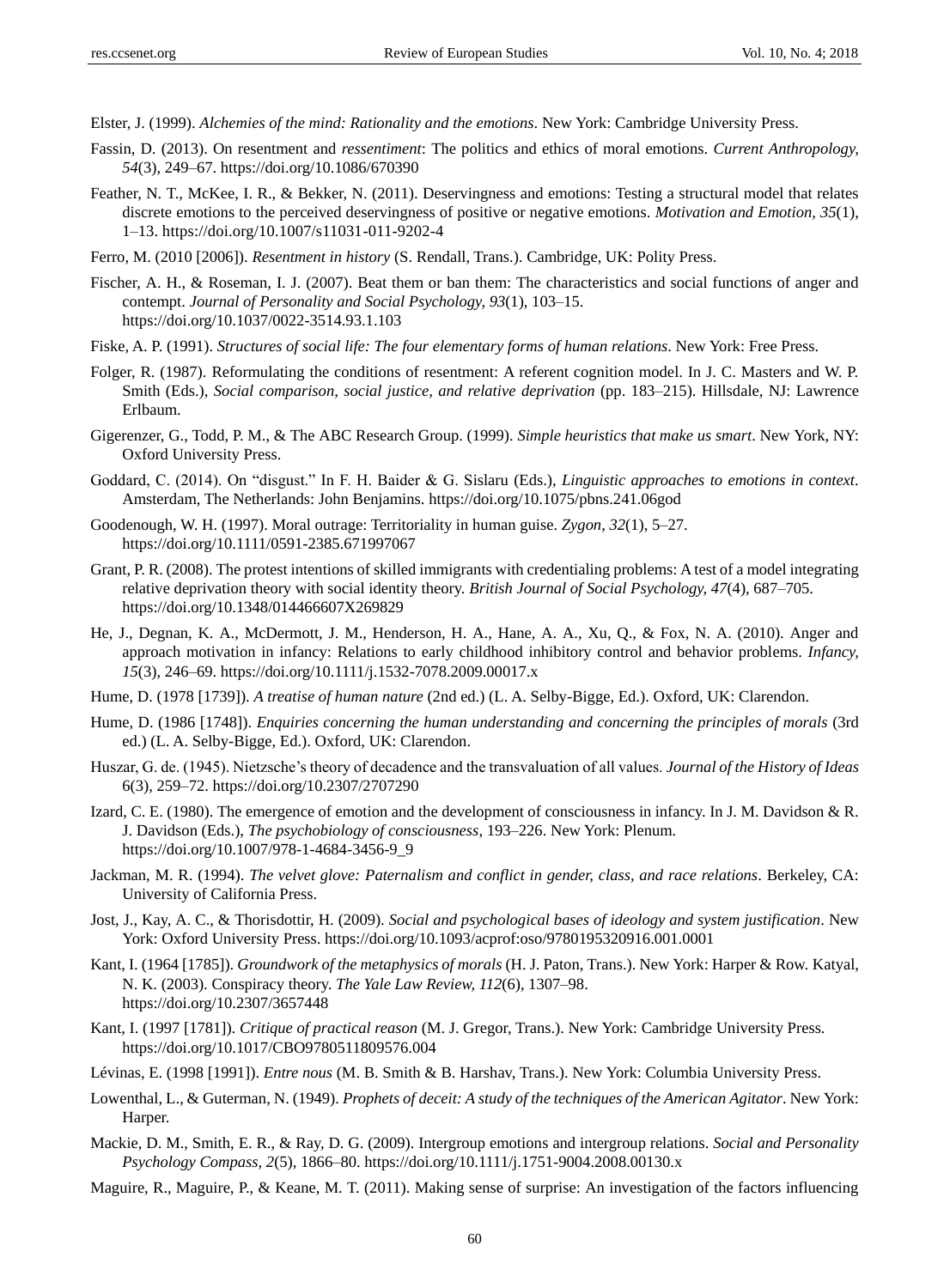surprise judgments. *Journal of Experimental Psychology: Learning, Memory, and Cognition, 37*(1), 176–86. https://doi.org/10.1037/a0021609

- Marshall, T. H. (1973 [1938]). The nature of class conflict. In T. H. Marshall (Ed.), *Class, citizenship and social development: Essays,* 164–73. Westport, CT: Greenwood Press.
- Marx, K. (1935 [1847]). *Wage-labour and capital*. New York: International Publishers.
- Marx, K. (1971 [1867]). *Capital: A critical analysis of capitalist production* (vol. III), (F. Engels, Ed., S. Moore & E. V. Aveling, Trans.). Moscow: Progress Publishers.
- Miller, N. E. (1941). The frustration–aggression hypothesis. *Psychological Review, 48*(4), 337–42. https://doi.org/10.1037/h0055861
- Minkkinen, P. (2007). *Ressentiment* as suffering: On traditional justice and the impossibility of forgiveness. *Law & Literature, 19*(3), 513–31. https://doi.org/10.1525/lal.2007.19.3.513
- Moons, W. G., & Mackie, D. M. (2007). Thinking straight while seeing red: The influence of anger on information processing. *Personality and Social Psychology Bulletin, 33*(5), 706–20. https://doi.org/10.1177/0146167206298566
- Morgan, G. A. (1965 [1941]). *What Nietzsche means*. New York: Harper & Row.
- Murray, A. (1978). *Reason and society in the Middle Ages*. Oxford, UK: Clarendon.
- Nietzsche, F. W. (1956 [1887]). The genealogy of morals: An attack*.* In *The Birth of Tragedy and the Genealogy of Morals (F. Golffing, Trans.),* 149–299. Garden City, NY: Doubleday.
- Nietzsche, F. W. (1978 [1883–91]). *Thus spake Zarathustra: A book for none and all* (W. Kaufmann, Trans.). New York: Penguin.
- Nietzsche, F. W. (1989 [1886]). *Beyond good and evil: Prelude to a philosophy of the future* (W. Kaufmann, Trans.). New York: Vintage.
- Nietzsche, F. W. (2005 [1895]). *The Anti-Christ* (H. Mencken, Trans.). Tucson, AZ: Sharp Press. *Oxford English dictionary, the compact edition of the.* (1971). (2 vols.). Oxford, UK: Oxford University Press.
- Pincus, J. H. (2002). *Base instincts: What makes killers kill?* New York: W. W. Norton.
- Plutchik, R. (1980). *Emotion: A psychoevolutionary synthesis*. New York: Harper & Row.
- Plutchik, R. (1991 [1962]). *The emotions: Facts, theories, and a new model* (rev. ed.). Lanham, MD: University Press of America.
- Reginster, B. (1997). Nietzsche on *ressentiment* and valuation. *Philosophy and Phenomenological Research, 57*(2), 281– 305. https://doi.org/10.2307/2953719
- Rousseau, J. J. (1982 [1762b]). *The social contract* (M. Cranston, Trans.). Harmondsworth, Middlesex, UK: Penguin.
- Rousseau. J. J. (1979 [1762a]). *Émile: Or, on education (*A. Bloom, Trans.). New York: Basic Books.
- Runciman, W. G. (1966). *Relative deprivation and social justice: A study of attitudes to social inequality in twentieth-century England*. Berkeley, CA: University of California Press.
- Salmela, M., & Scheve, C. von (2017). Emotional roots of right-wing populism. *Social Science Information, 56*(4), 567– 95. https://doi.org/10.1177/0539018417734419
- Scheler, M. (1961 [1912]). *Ressentiment* (L. A. Coser, Ed., W. W. Holdheim, Trans.). New York: Schocken Books.
- Schutte, O. (1983). Envy and the dark side of alienation. *Human Studies, 6*(3), 225–38. https://doi.org/10.1007/BF02127763
- Sennett, R. (1998). *The corrosion of character: The personal consequences of work in the new capitalism*. New York: W. W. Norton.
- Sennett, R., & Cobb, J. (1983 [1972]) *The hidden injuries of class*. New York: Vintage.
- Sloterdijk, P. (2010). *Rage and time* (M. Wenning, Trans.). New York: Columbia University Press.
- Smith, A. (2000 [1759]). *The theory of moral sentiments*. Amherst, NY: Prometheus Books.
- Smith, H. J., & Kessler, T. (2004). Group-based emotions and intergroup behavior: The case of relative deprivation. In L. Z. Tiedens & C. W. Leach (Eds.), *The social life of emotions,* 292–313. New York: Cambridge University Press. https://doi.org/10.1017/CBO9780511819568.016
- Smith, H. J., Pettigrew, T. F., Pippin, G. M., & Bialosiewicz, S. (2012). Relative deprivation: A theoretical and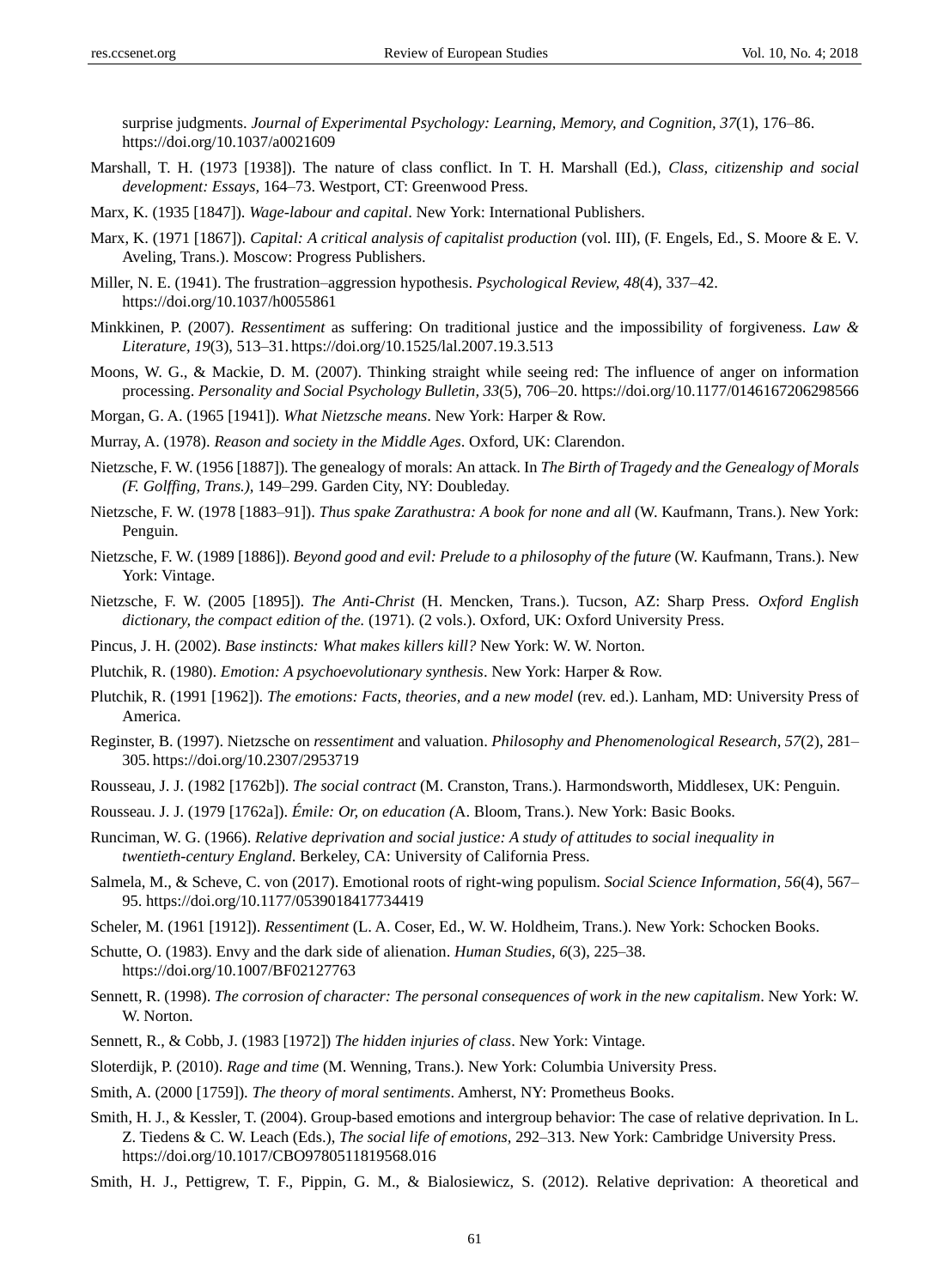meta-analytic review. *Personality and Social Psychology Review, 16*(3), 203–32. https://doi.org/10.1177/1088868311430825

- Spielberger, C. D. (1988). *State-trait anger expression inventory: Professional manual*. Odessa, FL: Psychological Assessment Resources.
- Strawson, P. F. (2008 [1974]). *Freedom and resentment and other essays*. New York: Routledge.
- Strozier, C. B., & Boyd, K. (2010). The psychology of apocalypticism. *The Journal of Psychohistory, 37*(4), 276–95.
- Tausch, N., Becker, J. C., Spears, R., Christ, O., Saab, R., Singh, P., & Siddiqui, R. N. (2011). Explaining radical group behavior: Developing emotion and efficacy routes to normative and nonnormative collective action. *Journal of Personality and Social Psychology, 101*(1), 129–48. https://doi.org/10.1037/a0022728
- Teigen, K. H., & Keren, G. (2003). Surprises: Low probabilities or high contrasts? *Cognition, 87*(2), 55–71. [https://doi.org/10.1016/s0010-0277\(02\)00201-9](https://doi.org/10.1016/s0010-0277(02)00201-9)
- TenHouten, W. D. (2007). *A general theory of emotions and social life*. London: Routledge. https://doi.org/10.1111/socf.12253
- TenHouten, W. D. (2013). *Emotion and reason: Mind, brain, and the social domains of work and love*. London: Routledge.
- TenHouten, W. D. (2016). Normlessness, anomie, and the emotions. *Sociological Forum, 31*(2), 465–86.
- TenHouten, W. D. (2017a). *Alienation and affect*. London: Routledge. https://doi.org/10.1007/978-3-319-68421-5\_7
- TenHouten, W. D. (2017b). From primary emotions to the spectrum of affect: An evolutionary neurosociology of the emotions. In A. Ibáñez, L. Sedeño and A.M. Garcia (Eds.), *Neuroscience and social science: The missing link,* 141– 67. New York: Springer. https://doi.org/10.4236/sm.2018.83018
- TenHouten, W. D. (2018). Anger and contested place in the social world. *Sociology Mind, 8*(3), 226–48. https://doi.org/10.4236/sm.2018.83018
- Tomarken, A. J., & Zald, D. H. (2009). Conceptual, methodological, and empirical ambiguity in the linkage between anger and approach: Comment on Carver and Harmon-Jones (2009). *Psychological Bulletin, 135*(2), 209–14. https://doi.org/10.1037/a0014735
- Trow, M. (1958). Small businessmen, political tolerance, and support for McCarthy. *American Journal of Sociology, 64*(3), 270–81. https://doi.org/10.1086/222470
- Turner, B. S. (2011). Max Weber and the spirit of resentment: The Nietzsche legacy. *Journal of Classical Sociology, 11*(1), 75–92. https://doi.org/10.1177/1468795X10391458
- Waal, F. de. (2006). *Our inner ape*. New York: Riverhead Books.
- Waal, F. de. (2009). *The age of empathy: Nature's lessons for a kinder society*. New York: Three Rivers Press.
- *Webster's new world dictionary of American English.* (1988) (V. Neufeldt & D. B. Guralnik, Eds.). New York: Webster"s New World.
- White, R. (2012). Levinas, the philosophy of suffering, and the ethic of compassion. *The Heythrop Journal, 53*(1), 111– 23. https://doi.org/10.1111/j.1468-2265.2011.00707.x

## **Notes**

1 Nietzsche"s three classes –– those who fought, those who prayed, and those who worked, was a vast oversimplification of the complex class structure of medieval times, and in no way can be seen as a historical study. Murray (1978) describes the complexity and development of medieval class structure and the gradual breakdown, mainly in the 12trh century, of the overall tripartite structure of those who fought, prayed, and worked.

2 Power, for Nietzsche, was also expressed in calm restraint, tolerance, and reposed confidence.

3 The claim that it is the priest, not the slave, who is the "man of *ressentiment*" is controversial, because many readers of Nietzsche have associated *ressentiment* revaluation with the "slave revolt." However, in Nietzsche"s (1886) *Beyond Good and Evil*, the moralities of the master and slave are described without reference to *ressentiment*; the notions of the priest and *ressentiment* are introduced together in the *Genealogy of Morals* (Nietzsche 1887). *Ressentiment* revaluation is a "slave revolt" not because it is instigated by the slave, but because it negates "noble values" (see Reginster, 1997: 289).

4 Nietzsche (2005 [1895]: 55, 74) was no admirer of the "priest", who he described as "the most dangerous form of parasite, as the venomous spider of creation," which filled him with "disgust," such that the very sight of him "excites loathing." He points out the historical truth that Christian priests, while professing pity and love of others, found a way to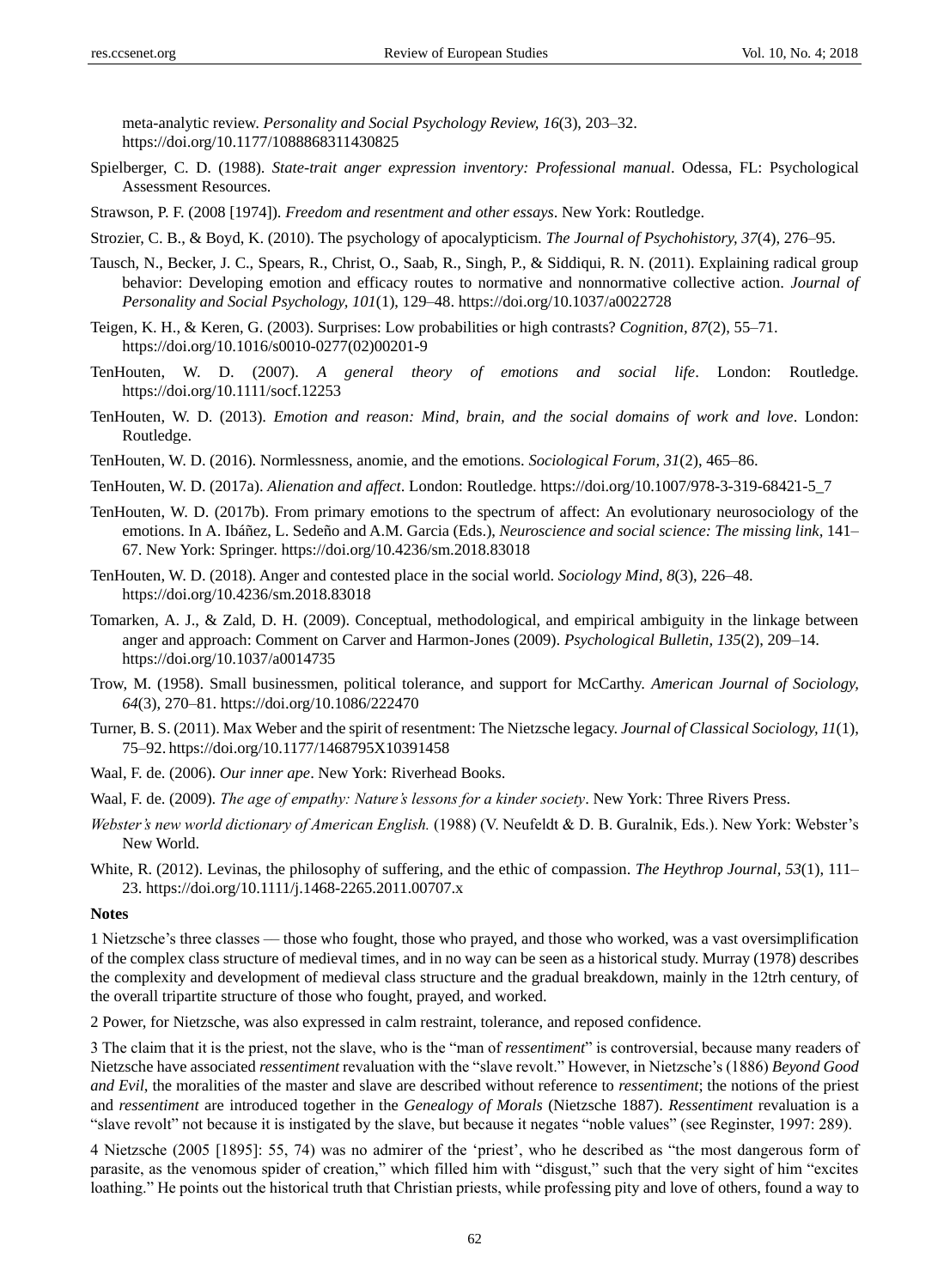exert power over others. Nietzsche's (1978 [1883–91]: 83–5) Zarathustra likened resentment to the tarantula, a solitary, defensive creature, terrifying and disgusting in appearance. It is poisonous, and can launch a surprise attack, but hides in its hole and walks backward. Nietzsche"s tarantula is filled with rage and seeks revenge, willing equality as a response to all who have power.

5 As an early example, ancient Greeks established various procedures for freeing slaves, but these freed slaves did not gain full citizenship rights in their city-states and could be re-enslaved if they showed an "aggressive ingratitude" which "testifies to their resentment" (Ferro, 2010: 1).

6 Some emotions researchers (e.g., H. Smith and Kessler, 2004: 293) see what are here considered complex secondary emotions, suggesting that they "represent different natural word clusters within the basic emotion of anger [and other emotions]." According to this view, as examples, resentment and frustration represent anger, and disappointment and hopelessness represent sadness.

7 A complete classification of the 7 secondary and 21 tertiary emotions that contain anger as a primary constituent is presented elsewhere (TenHouten 2018). A classification of all 28 secondary emotions is shown in TenHouten (2017b).

8 Frustration is a common affective reaction to opposition and blockage of goal-attainment. This lack of control can induce either rational problem-solving methods and/or anger. The relationship between frustration and anger is so close that they are apt to form a common factor in measurement models (e.g., Deater-Deckard, Petrill, & Thompson 2006). Frustration contributes to aggressiveness (Miller 1941), and aggressiveness can be defined as a mixture of anger and anticipation (TenHouten, 2013: 73–90, 86–90, 138–139,144–146).

9 Plutchik saw anticipation and surprise as the positive and negative adaptive reactions to the existential problem of territoriality. Territoriality, because it involves resources and the function of exploration, can in turn be sociologically generalized to what Fiske (1991) called "market-pricing" social relations (TenHouten, 2013: 23–46).

10 Spielberger (1988) rather sees resentment as an aspect of anger-in; but if, as claimed here, resentment is a complex emotion and anger is a primary emotion, then anger-in (and anger-out) is rather a component of resentment.

11 Hatred is hypothesized to be a tertiary emotion which, like resentment, contains the primary elements anger and disgust, and therefore contempt, but differs from resentment in containing fear rather than surprise. This means that hatred can be further characterized by the secondary emotions frozenness or tonic immobility (anger & fear) and repugnance or revulsion (fear and disgust) (TenHouten, 2013: 234–40).

12 Surprise is a reaction to the misexpected or to the unexpected. A misexpected event causes an individual"s "coherence representation," or model of the world, to break down, and initiates an urgent "representational adaptive process" (Maguire, Maguire, & Keane, 2011: 177). Maguire and colleagues" "integration hypothesis" (in opposition to Teigen"s and Keren"s (2003) "contrast hypothesis") holds that events difficult to integrate into one"s coherence representation are most apt to be surprising. If individuals were able to understand the precise causes behind events, then low-probability outcomes would in all cases be more difficult to integrate than higher probability events. However, given limits on knowledge and mental resources available in the everyday world, individuals tend to depend not on causal models but on generalized, often simple, heuristics (Gigerenzer et al. 1999). Accordingly, rare events, potential deadly to beneficial, such as severe weather and lottery winning, are seen as improbable but are generalized in terms of frequencies in ways that do not require representation updating.

13 Outrage will be defined here as a mixture of surprise and sadness. Elsewhere, disappointment has been described as a secondary emotion comprised of surprise and sadness; envy, as a tertiary emotion comprised of surprise, anger, and sadness (TenHouten, 2007: 78–81, 205–214). These definitions, if valid, point to an indirect place for surprise in emotional components and correlates of resentment.

14 In this study, disgust was not considered, but being treated as an object of disgust would appear to qualify as an undeserved negative emotion.

15 Goddard (2014: 74–5) defines disgust at (i) "extremely unpleasant," and "unacceptable. and shocking." According to the present emotions classification, however, shock is rather a combination of disgust and surprise.

16 If we assume, with Plutchik (1962, 1980), that there are 8 primary emotions, then there are 56 subsets of 3 elements and 28 subsets of 2 elements. Thus, there would be  $8 + 28 + 56 = 92$  emotions in all. An inventory of the 21 primary emotions that contain anger as an element is presented elsewhere (TenHouten 2018).